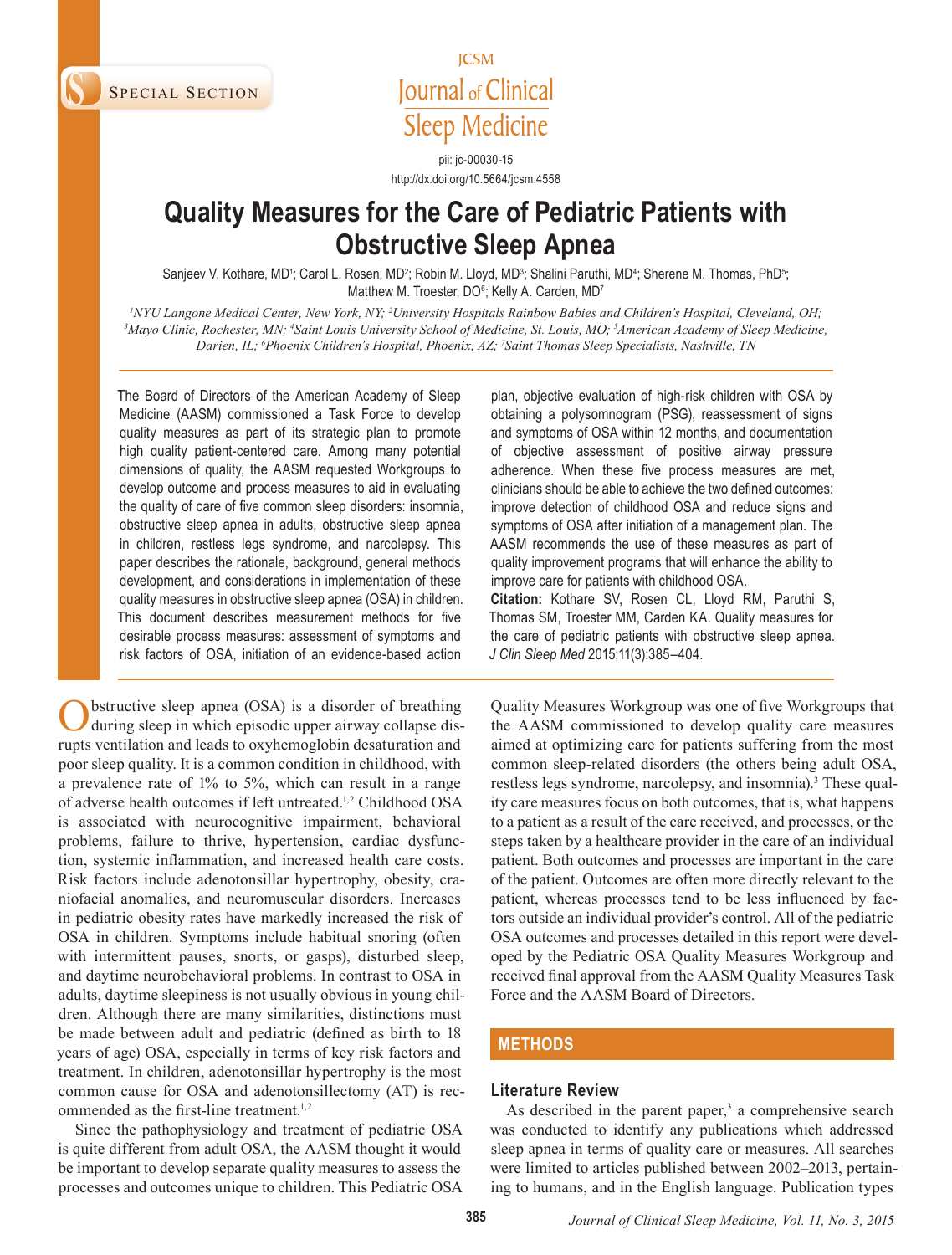| <b>Strength</b>                        | <b>Characteristic</b>                                                                                                                                                                                                                                                                                                                                                                                                                                                                                                                        |
|----------------------------------------|----------------------------------------------------------------------------------------------------------------------------------------------------------------------------------------------------------------------------------------------------------------------------------------------------------------------------------------------------------------------------------------------------------------------------------------------------------------------------------------------------------------------------------------------|
| Level 1:<br><b>Strong Evidence</b>     | • AASM Practice Parameter paper recommendations—STANDARD level of recommendation<br>Recommendation statements from other clinical guidelines developed using an evidence-based approach and without<br>serious biases-Strong(est) level of recommendation                                                                                                                                                                                                                                                                                    |
| Level 2:<br>Moderate Evidence          | • AASM Practice Parameter paper recommendations—GUIDELINE level of recommendation<br>• AASM Best Practice Guide or Clinical Guideline recommendations-STANDARD or GUIDELINE level of recommendation<br>• Recommendation statements from other clinical guidelines developed using an evidence-based approach and without<br>serious biases—Moderately strong level of recommendation                                                                                                                                                         |
| Level 3:<br><b>Supporting Evidence</b> | • AASM Practice Parameter paper recommendations—OPTION level of recommendation<br>• AASM Best Practice Guide or Clinical Guideline recommendations-OPTION or CONSENSUS level of recommendation<br>• Recommendation statements from other clinical guidelines developed using an evidence-based approach and without<br>serious biases-Lower levels of recommendation<br>Conclusions from other systematic reviews and meta-analyses<br>• Randomized controlled trials with at least moderate effect size* and no serious bias/quality issues |
| Level $4:$<br>Workgroup Consensus      | • Randomized controlled trials with low effect size**<br>• Observational studies<br>• Expert consensus of the Workgroup                                                                                                                                                                                                                                                                                                                                                                                                                      |

#### **Table 1**—Strength of association between process measure and desired outcome.

\*To calculate effect size (Cohen's *d*): http://www.uccs.edu/~lbecker/, moderate effect size = Cohen's *d* ≥ 0.5.

\*\*To calculate effect size (Cohen's *d*): http://www.uccs.edu/~lbecker/, low effect size = Cohen's *d* < 0.5.

such as news, letters, editorials, and case reports were excluded. A total of 795 articles were retrieved for review using this search.

An additional search was conducted to identify clinical practice guidelines, measures, systematic reviews, meta-analyses, and consensus recommendations published by the AASM or other organizations or groups in the National Guidelines Clearinghouse, the National Quality Measures Clearinghouse, PubMed, EMBASE, PsycInfo, and the Cochrane Library pertaining to obstructive sleep apnea (and all associated MeSH terms). All searches were limited to articles published between 2002–2013, pertaining to humans and pediatric populations, and in the English language. Publication types other than the ones listed above were excluded. A total of 165 articles resulted from this additional search. The results of our literature search revealed articles that provided an empirical basis for the selection of outcome measures or that linked processes to outcomes to assure quality pediatric OSA care. The most pertinent available literature comprised the Childhood Adenotonsillectomy (CHAT) study, as well as statements and guidelines from the American Academy of Pediatrics (AAP), AASM, and American Academy of Otolaryngology-Head and Neck Surgery (AAO-HNS).<sup>1,2,4–7</sup>

The titles and abstracts of all articles were reviewed by two Workgroup members for any relevant literature on childhood OSA. Any disagreements about whether to include a particular reference were resolved by a third Workgroup member. Full articles of publications thought to be relevant were obtained and reviewed in full to identify and provide support for the drafted quality measures. Two Workgroup members graded every article selected from the literature searches for the strength of association between the proposed process and the desired outcome. Differences were resolved by a third Workgroup member. For this, they used the grading scheme shown in **Table 1**.

## **Measure Selection**

Initial identification of candidate quality measures was guided by the published practice parameters and clinical guidelines

identified in our literature search and the collective expertise and clinical experiences of the Workgroup members.<sup>1,2,4,5,7</sup> Three groups of health care providers (pediatricians, otolaryngologists, and sleep medicine specialists) are closely involved in the evaluation and management of children with OSA. Each group has recently published evidence-based clinical practice guidelines<sup>1,2,5,7-9</sup> that differ somewhat in their recommendations regarding the role of polysomnography (PSG) in the diagnostic evaluation of childhood OSA. Given these clinical practice variations, the Workgroup developed a harmonized range of quality measures to assess whether practitioners from various disciplines apply a consistent and evidence-based set of assessment and management strategies.

Initially, the Workgroup identified 4 candidate outcomes and 7 process measures that were considered pertinent to quality care of children with OSA. In attempts to develop these outcomes and delineate the process measures required to assure their achievement, the Workgroup realized that the initial outcomes selected were overly ambitious. Whereas the Workgroup believed it important that pediatric OSA patients first receive a comprehensive diagnostic assessment, there was difficulty agreeing upon how this would be defined. The Workgroup also realized that the various processes would be used differently depending on the clinical settings—for example, sleep specialty care versus primary care versus otolaryngology practice. Furthermore, the Workgroup recognized that many of the patient outcome measures had been operationalized only in clinical research settings. Thus, the Workgroup reduced the idealized outcomes down to two outcomes: (1) improve detection of childhood OSA, and (2) reduce signs and symptoms of OSA. Once the Workgroup settled on this decision, candidate process measures were identified that could be practically measured across multiple clinical venues and that would likely result in improved detection and reduced disease burden. These candidate process measures include: (1) Assessment of OSA symptoms and risk factors, (2) Initiation of an evidence-based action

*Journal of Clinical Sleep Medicine, Vol. 11, No. 3, 2015* **386**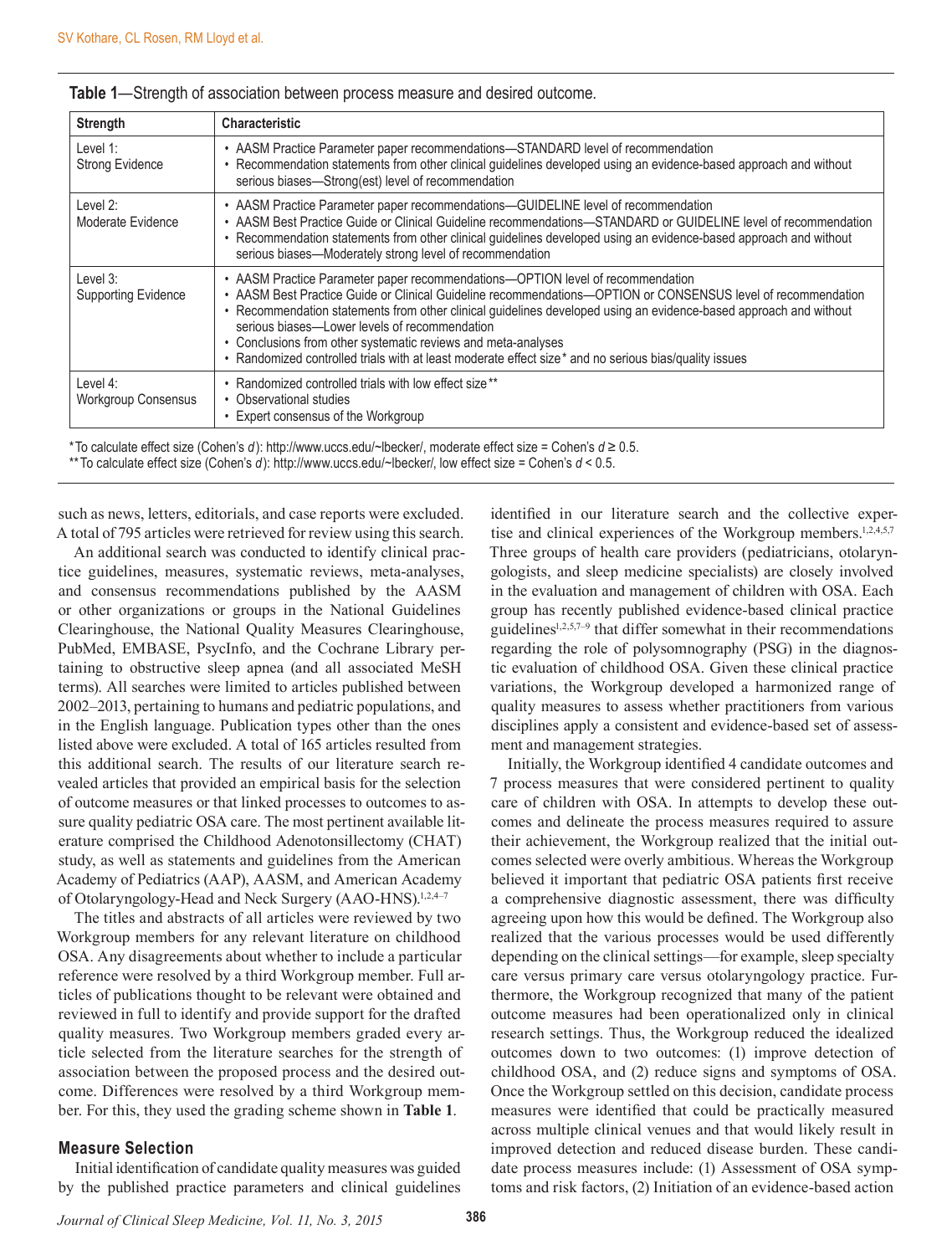plan, (3) Objective assessment of OSA signs and symptoms in children with complex medical condition(s), (4) Reassessment of OSA signs and symptoms and (5) Objective assessment of positive airway pressure (PAP) therapy adherence.

As discussed earlier, children with OSA may present to various types of providers (e.g., primary care physicians; sleep specialists; and ear, nose and throat (ENT) surgeons), some of whom may or may not be specialists in sleep medicine. The Workgroup was challenged to identify process measures that were applicable to the different clinical venues where children with OSA are likely to be seen and to operationalize them so that they could be easily abstracted from patient health records as documented by key providers involved in pediatric OSA care. Symptom inventories, physical examinations, and management strategies for childhood OSA are not currently standardized across clinical practices. An evidence-based action plan may vary widely across disciplines from referral to a specialist by the primary care physician, to ordering a PSG by the sleep specialist, or performing surgery by the otolaryngologist, all of which are currently endorsed in the AAP clinical practice guideline for diagnosis and management of OSA in childhood.<sup>1</sup> In some cases, the only "contact" with a sleep medicine specialist is the interpretation of the PSG ordered by the primary care physician and subsequently reviewed by the otolaryngologist. Many children with OSA may never have contact with a sleep medicine specialist if they are directly referred to an otolaryngologist for adenotonsillectomy. For otolaryngologists, a diagnostic PSG for OSA is recommended for cases involving children with complex medical conditions or for children with OSA symptoms where there is a discrepancy in the signs and symptoms.<sup>7</sup>

Given the variety of settings in which childhood OSA patients may be seen and the diverse set of professional disciplines that are involved in their management, we decided that the quality measures for childhood OSA needed to be more inclusive and widely applicable than those that might be required for some of the other sleep disorders. Hence, the childhood OSA measures offer choices and flexibility to clinicians so that they are acceptable and practical across diverse settings, but they still ensure that certain minimal practice standards are maintained.

As a result of our deliberations, the Workgroup developed the driver diagram shown in **Figure 1**. This diagram shows the two primary outcomes: (1) improve detection of childhood OSA and (2) reduce signs and symptoms of OSA. It also details how these outcomes are related to the process measures. The technical specifications associated with each of these quality measures can be found in the **Appendix**. These specifications outline how to calculate an individual provider's performance in meeting these measures using a combination of diagnostic and CPT codes and chart review.

## **QUALITY MEASURES**

## **Outcome 1 – Improve Detection of Childhood OSA**

## *Description*

Outcome 1, which is not a measured outcome, but rather a broad goal of care, is to improve detection of childhood OSA.

## *Supporting Evidence and Rationale*

There are over 70 million children between the ages of 0 and 17 years in the United States.<sup>10</sup> Between 10% and 30% (7.4 to 22 million children) habitually snore, $11$  and between  $1\%$ and 5% (743,000–3,715,000 children) have obstructive sleep apnea syndrome.<sup>1</sup> Both habitual snoring and obstructive sleep apnea syndrome have been linked to neurodevelopmental and behavioral difficulties.<sup>1,12,13</sup> Data suggest that sleep disorders, including habitual snoring and obstructive sleep apnea, are under-diagnosed.14 Because these sleep disorders are treatable when recognized, it is imperative to improve their detection and ultimately reduce the associated neurodevelopmental consequences.

## *Issues Addressed During Development*

There was no debate that this outcome was of paramount importance to the AASM, the expert panel, and the involved stakeholders. The main discussion points centered on how the outcome might be measured in a practical sense. It became clear that in this particular instance, this outcome was more of a guiding principle toward which the other quality measures drive the provider. This outcome addresses the importance of screening for OSA in otherwise healthy children as well as children with complex medical problems who are at high risk for childhood OSA.

## **Process Measure 1 – Assessment of Obstructive Sleep Apnea Symptoms and Risk Factors**

#### *Description*

Proportion of patients aged < 18 years with snoring who had documentation of an assessment of at least one obstructive sleep apnea symptom or risk factor.

#### *Exceptions and Exception Justifications*

There were no exceptions for this measure.

#### *Supporting Evidence and Rationale*

There are well-described signs and symptoms of pediatric OSA which, when assessed, will improve diagnosis and management of childhood obstructive sleep apnea (see **Table 2**).<sup>1,2</sup> These clinical parameters focus on detection of uncomplicated OSA associated with adenotonsillar hypertrophy and/or obesity. Appropriate assessment should include history, physical exam, and screening for risk factors associated with pediatric OSA.1

The AASM identified certain conditions associated with an elevated prevalence of pediatric OSA in the Practice Parameters for the Respiratory Indications for Polysomnography in Children.4 These include obesity, Down syndrome, Prader-Willi syndrome, neuromuscular disorders, Chiari malformations and myelomeningocele, and craniofacial anomalies that obstruct the upper airway (including achondroplasia and Pierre Robin sequence), history of prematurity, allergic rhinitis, African American race, and family history of OSA. Furthermore, OSA was identified as an independent risk factor for hypertension.<sup>4</sup>

#### *Relationship to Desired Outcome*

Multiple studies cite risk factors for pediatric OSA including anatomic crowding from adenotonsillar hypertrophy,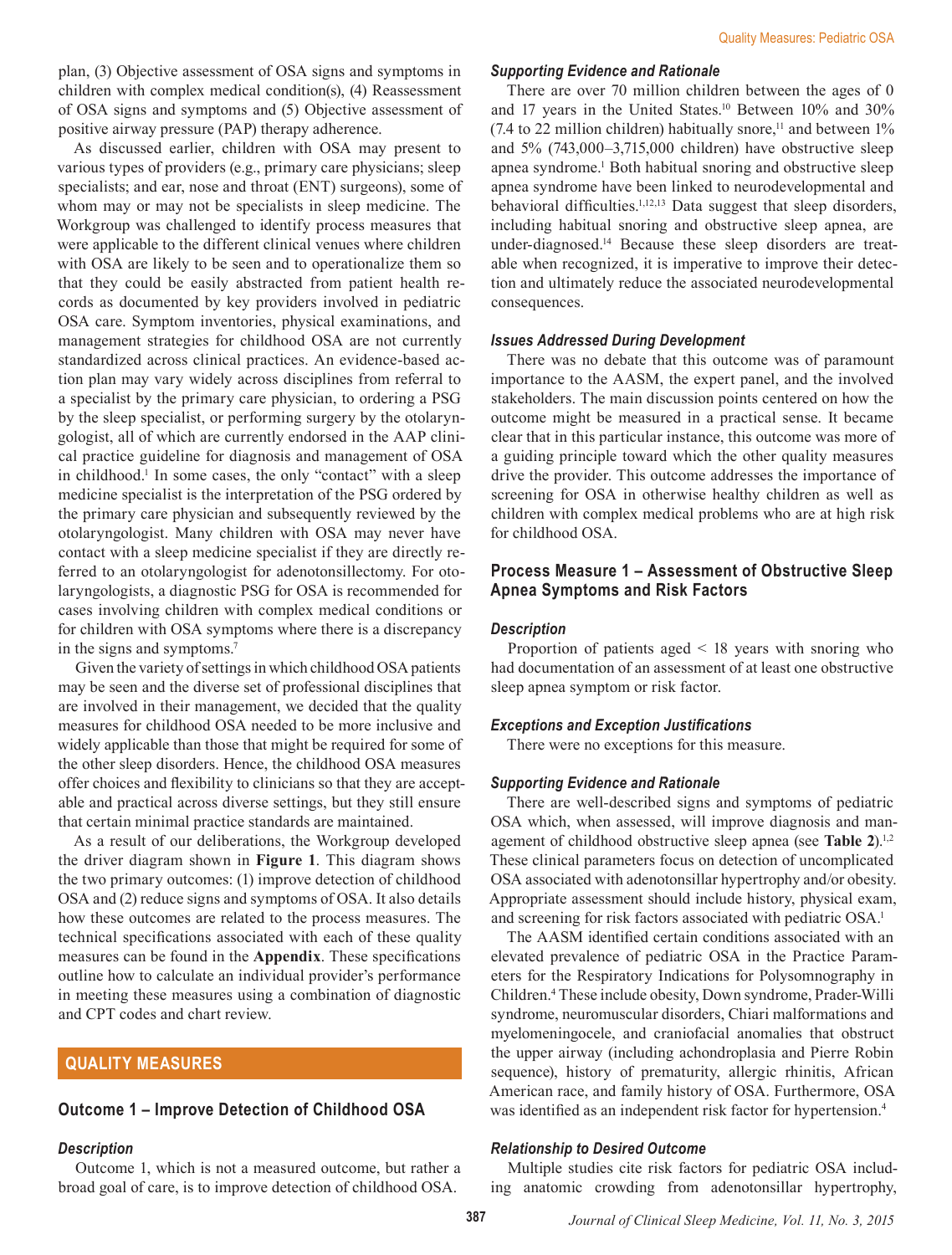## **Figure 1**—Pediatric OSA quality measures driver diagram.



craniofacial features, obesity, genetic syndromes, neuromuscular weakness, prematurity, and ethnic variations. Well-documented neurobehavioral consequences and a growing body of cardiometabolic consequences are associated with pediatric OSA. Screening for symptoms, signs, and risk factors of OSA may help improve the accuracy of a comprehensive diagnosis.

## *Opportunities for Improvement/Gaps*

Pediatric OSA is underdiagnosed. It is associated with a wide range of airway anomalies namely related to crowding of the oropharynx. Assessing for symptoms, signs, and risk factors of OSA may lead to improved identification and outcomes of OSA.

#### *Issues Addressed During Development*

There was no disagreement about the need to assess basic symptoms and risk factors when assessing a child for suspected OSA.

Stakeholders reviewing the process measure were generally in agreement as well, though some expressed concerns about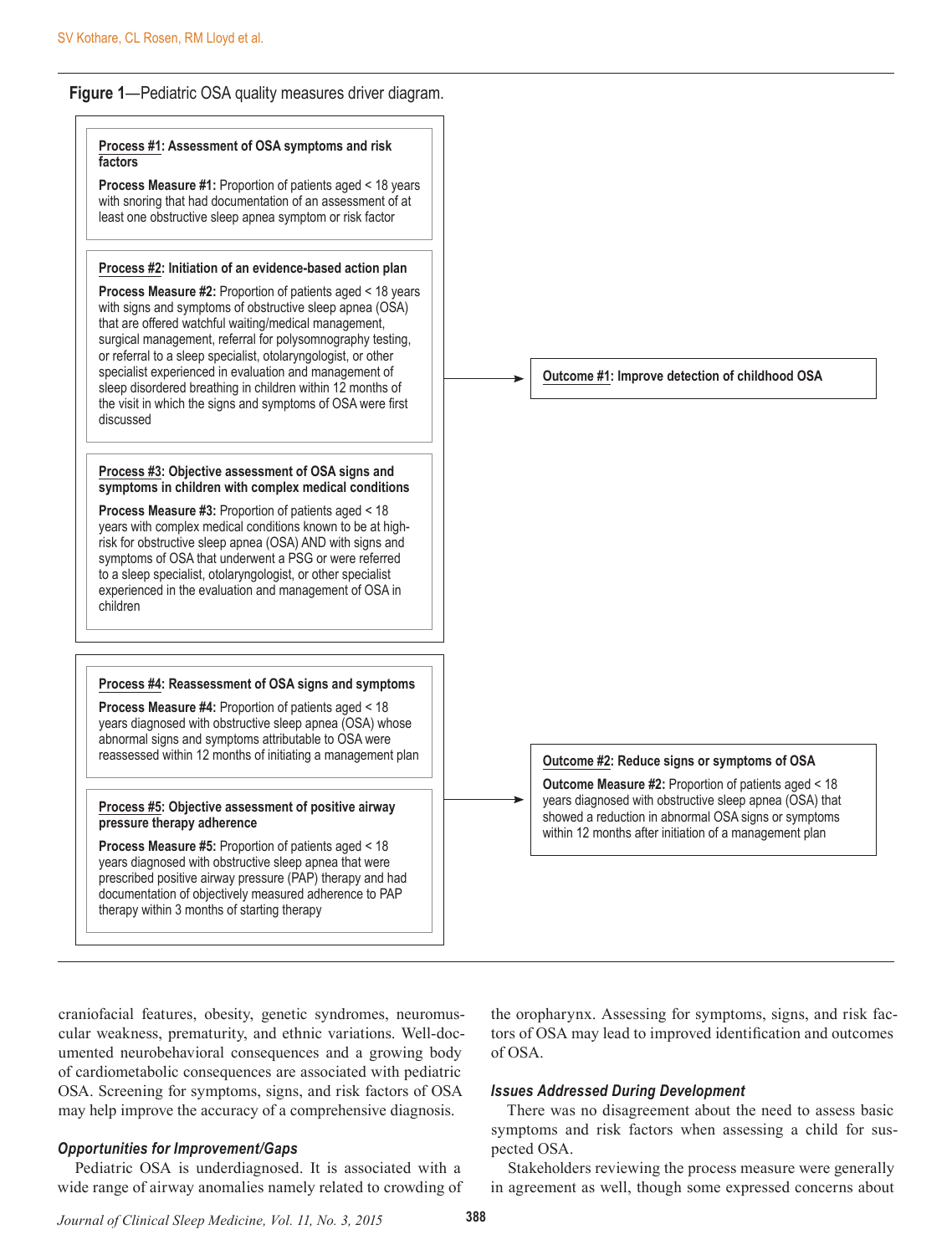collecting and measuring data. Most recognized that this is part of a basic assessment of pediatric OSA and should be included as part of the health record.

## **Process Measure 2 – Initiation of an Evidence-Based Action Plan**

#### *Description*

Proportion of patients aged < 18 years with signs and symptoms of OSA that are offered watchful waiting/medical management, surgical management, referral for PSG testing, or referral to a sleep specialist, otolaryngologist, or other specialist experienced in evaluation and management of sleep disordered breathing in children within 12 months of the visit in which the signs and symptoms of OSA were first discussed.

#### *Exceptions and Exception Justifications*

**Medical Reasons:** Patient has a complex medical condition known to be at high-risk for OSA (i.e., Down Syndrome, morbid obesity, failure to thrive, sickle cell disease, achondroplasia, Prader-Willi syndrome, craniofacial abnormalities, other genetic syndromes, neuromuscular disorders, sickle cell disease, storage diseases, cor pulmonale related to OSA).

These complex patients with OSA would require a sleep study first (see process measure 3), followed by implementation of an action plan.

**Patient Reasons:** Patient or caregiver declines action be taken.

**System Reasons:** None.

#### *Supporting Evidence and Rationale*

If a child or adolescent snores on a regular basis and has any of the signs, symptoms or physical findings of OSA, clinicians should either (1) obtain a polysomnogram [Level 1] or (2) refer the patient to a sleep specialist or otolaryngologist for a more extensive evaluation.<sup>1</sup> [Level 3]

If a child is determined to have OSA, has a clinical examination consistent with adenotonsillar hypertrophy, and does not have a contraindication to surgery, the clinician should recommend an evaluation by an otolaryngologist for surgical management, and adenotonsillectomy should be considered as a treatment option. If the child has OSA but does not have adenotonsillar hypertrophy, other treatments should be considered. Clinical judgment is required to determine the benefits of adenotonsillectomy compared with other treatment in obese children with varying degrees of adenotonsillar hypertrophy.<sup>1</sup> [Level 2]

Clinicians should recommend weight loss in addition to other therapy if a child/adolescent with OSA is overweight or obese.1 [Level 3]

If the child is referred for testing, the preferred test is overnight in-lab polysomnography, which typically includes sensors for nasal and oral airflow, abdominal and chest wall movements, capnography, oximetry, continuous electroencephalography (six or more leads), electrooculography, electromyography, electrocardiography, and snore microphone. Esophageal pressure monitoring may be offered in some sleep centers.

There also exist a few alternative sleep tests such as ambulatory PSG, nap PSG, oximetry, and audio/video recording

### **Table 2**—Symptoms and signs of OSA.1,2

#### **Nighttime symptoms**

- Frequent snoring (≥3 nights/week)
- Labored breathing during sleep
- Gasps/snorting noises/observed episodes of apnea
- Sleep enuresis (especially secondary enuresis)
- Sleeping in a seated position or with the neck hyperextended
- Cyanosis
- Headaches on awakening

#### **Daytime symptoms**

- Daytime sleepiness
- Symptoms attributable to attention deficit hyperactivity disorder
- Learning problems
- Behavioral problems

#### **Physical examination**

- Weight and body mass index
- Blood pressure

from home, which have been most extensively studied in the research setting with some limited clinical testing. Most of these alternative tests have a low negative predictive value, indicating that a negative result is insufficient to exclude OSA. These tests are not currently used in routine practice and are not the standard of care in the evaluation of pediatric sleep disordered breathing.

#### *Relationship to Desired Outcome*

Snoring and other signs and symptoms of OSA may be abnormal. It is critical for all children who snore to have an evidence-based action plan developed by the clinician during the visit in which snoring was discussed. This evaluation plan may include testing, referral to a specialist for additional evaluation/treatment, initiation of treatment, or watchful waiting with planned symptom reassessment within 12 months. Additionally, if a child with snoring presents directly to a specialist, the specialist may proceed to testing or offer surgical or nonsurgical treatment options utilizing an evidence-based action plan.

#### *Opportunities for Improvement/Gaps*

Not all primary care or specialty clinicians receive adequate training in sleep medicine, leading to varying detection, evaluation and treatment for the signs and symptoms of OSA. This process measure provides the opportunity for the provider to discuss the multiple treatment options available with the child and family. This measure helps to make the provider more aware of various surgical and noninvasive evaluations and treatment options, so the next step can be initiated (after assessment of obstructive sleep apnea symptoms and risk factors) during the visit in which signs and symptoms of obstructive sleep apnea were discussed.

#### *Issues Addressed During Development*

Several issues were discussed during development. Initial drafts of the process measures included separate measures for implementation of an evaluation plan and for education on the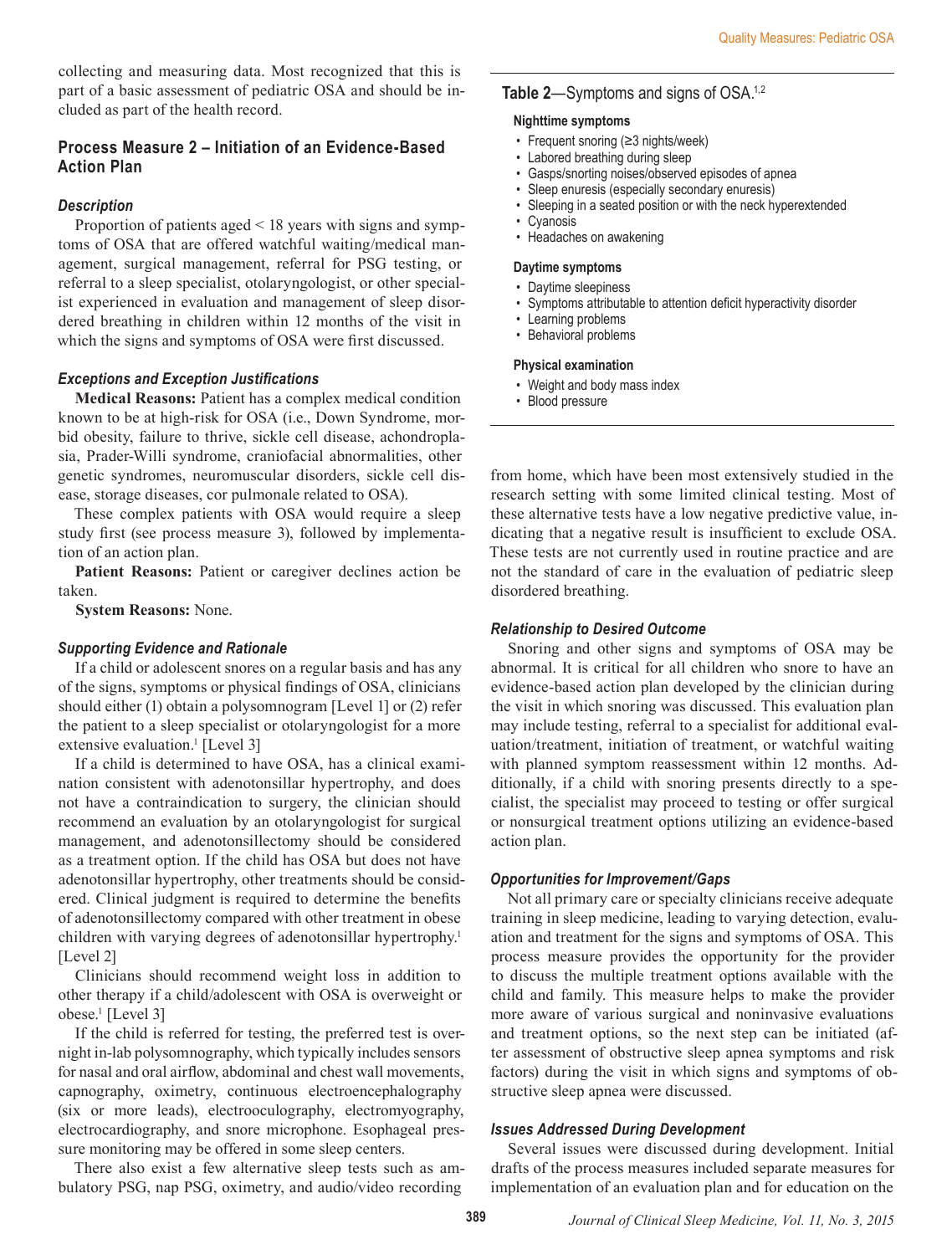#### SV Kothare, CL Rosen, RM Lloyd et al.

management and treatment options. The measures were initially separate, as implementation of an evaluation plan would lead to an increase in outcome #1 to improve the detection of childhood OSA, and education on the management and treatment options would lead to an increase in outcome #2 to improve the signs and symptoms of OSA. However, after review of stakeholder feedback and extensive Workgroup discussion, it was determined that the focus should be shifted to assess whether the clinician evaluated and initiated an evidence-based action plan. This allows each individual clinician to provide care that is compatible with the major guidelines regarding sleep disordered breathing. For example, a pediatrician or family physician who identifies a child with snoring may develop a plan with the parent or caregiver that includes watchful waiting, testing, or referral to a specialist. On the other hand, if a child with snoring presents to an otolaryngologist, then the otolaryngologist may develop a plan to proceed to adenotonsillectomy, in line with the AAO-HNS guidelines. Additionally, a sleep specialist's plan may focus on medical management options including PAP therapy. With the broadening of Process #2 to include initiation of an evidence-based action plan, both outcome measures will improve.

## **Process Measure 3 – Objective Assessment of OSA Signs and Symptoms in Children with Complex Medical Conditions**

#### *Description*

Proportion of patients aged < 18 years with complex medical conditions known to be at high risk for OSA AND with signs and symptoms of OSA who underwent a PSG or were referred to a sleep specialist, otolaryngologist, or other specialist experienced in the evaluation and management of OSA in children.

#### *Exceptions and Exception Justifications*

**Medical Reasons:** Patient has an unstable medical condition (acute respiratory failure, decompensated heart failure, intractable epilepsy), patient has an allergy to sensors or materials used during PSG.

**Patient Reasons:** Patient cannot tolerate or cooperate with testing (testing is terminated), patient or caregiver declines or prefers watchful waiting.

**System Reasons:** Patient's insurance (payer) does not provide coverage.

Polysomnography (PSG) may not be performed if the patient is medically unstable and cannot safely undergo the PSG. PSG may not be successful in patients with limited ability to cooperate or when caregiver support/cooperation is not available. In these cases, more limited channel studies may provide sufficient estimates of the presence and severity of suspected OSA. Alternative evaluation can include assessment by a specialist experienced in evaluation and management of sleep disordered breathing in children.

#### *Supporting Evidence and Rationale*

While there is incomplete consensus among various medical societies as to whether to recommend PSG as part of the diagnostic process for OSA in otherwise healthy children, there is agreement about its role in the evaluation of children with

complex medical conditions known to be at high risk for OSA. Familiar examples include obesity, Down syndrome, Prader-Willi syndrome, craniofacial abnormalities, achondroplasia, neuromuscular disorders, sickle cell disease, and mucopolysaccharidoses.<sup>1-5</sup> Considered together, the evidence bases for these various medical society practice parameters and guidelines, in addition to several Level 4 studies that support that children with these specific conditions are at high risk for OSA or SDB15–18 provide a strong rationale for using PSG to assess signs and symptoms of OSA in high-risk children.

#### *Relationship to Desired Outcome*

The purpose of this measure is to improve quality of care and assist with the development of clinical treatment plans in children who (1) have complex medical conditions associated with a higher prevalence of OSA, (2) have signs and symptoms of OSA, and (3) are at increased risk for surgical or anesthetic complications because of their complex medical conditions and increased risk for residual OSA needing additional therapies.

#### *Opportunities for Improvement/Gaps*

In children who are at high risk of peri/postoperative respiratory compromise due to complex medical conditions, preoperative PSG helps determine level of care and the need for peri/postoperative monitoring. Postoperative reassessment of residual OSA in patients at high risk will identify children in need of additional therapy for OSA.

#### *Issues Addressed During Development*

The pediatric OSA Workgroup concluded that this process measure was universally supported in the clinical practice guidelines of three major professional organizations. A potential limitation in implementation was that some children with complex medical conditions may have challenging behaviors or limited ability to cooperate with the PSG procedure. This problem was resolved by identifying specific exclusions and exceptions for this measure and by offering alternatives to PSG including evaluation by a medical specialist.

## **Outcome Measure 2 – Reduce Signs or Symptoms of OSA**

#### *Description*

Proportion of patients aged < 18 years diagnosed with OSA who showed a reduction in OSA signs or symptoms within 12 months after initiation of a management plan

#### *Exceptions and Exception Justifications*

#### **Medical Reasons:** None.

Patient Reasons: Patient does not return for follow-up; patient or caregiver declines treatment; patient cannot afford treatment.

**System Reasons:** Patient's insurance (payer) does not provide coverage.

#### *Supporting Evidence and Rationale*

The proportion of patients who had residual OSA after tonsillectomy and adenoidectomy (AT) ranged from 13% to 29% in low risk populations to 73% when obese children were

*Journal of Clinical Sleep Medicine, Vol. 11, No. 3, 2015* **390**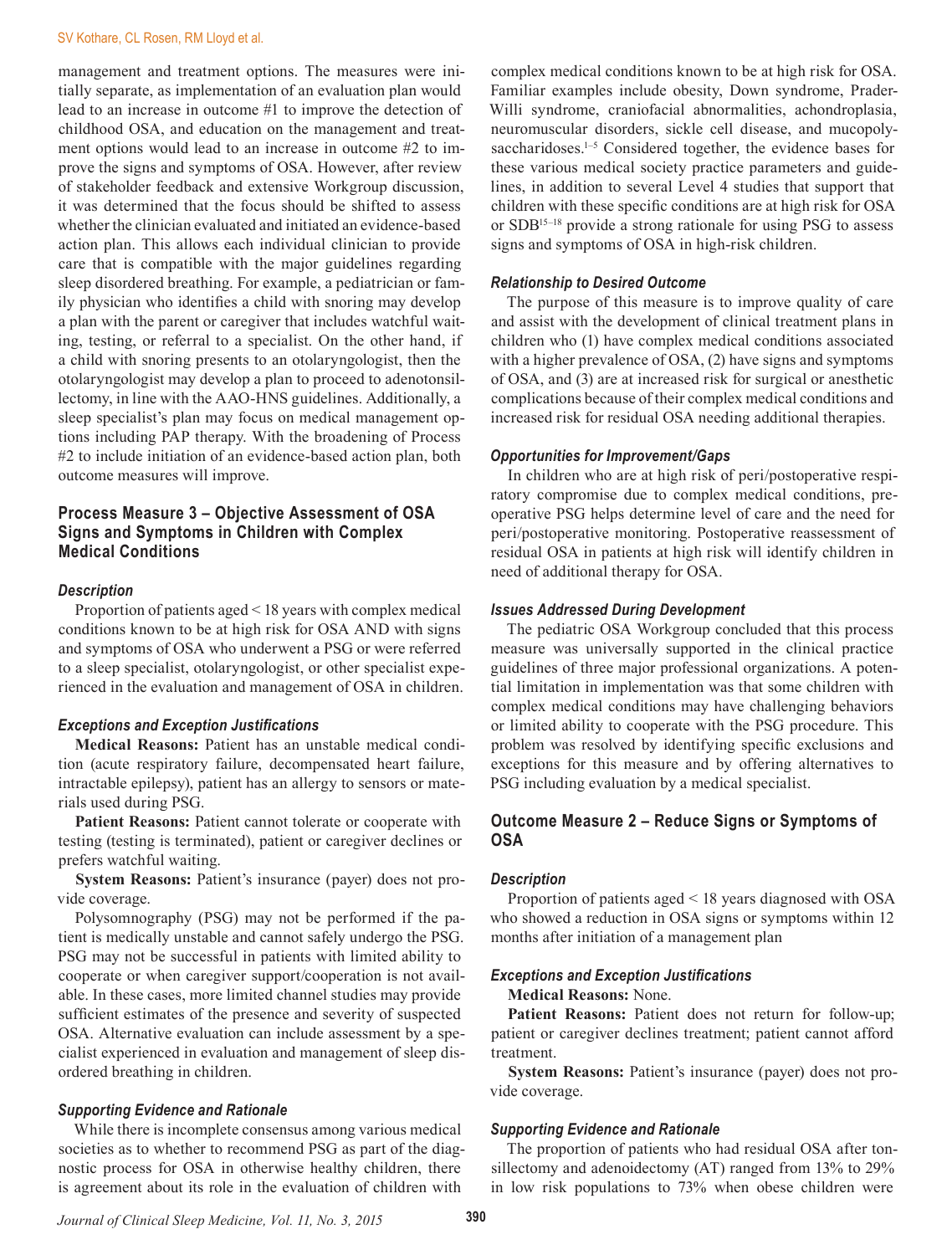included and stricter PSG criteria were used.<sup>1,2</sup> [Level 1] As compared with a strategy of watchful waiting, surgical treatment for the obstructive sleep apnea in school-age children did not significantly improve attention or executive function as measured by neuropsychological testing but did reduce OSA symptoms and improve secondary outcomes of behavior, quality of life, and PSG findings, thus providing evidence of beneficial effects of early adenotonsillectomy.19 [Level 3] CPAP is effective in the treatment of OSA, but adherence is a major barrier.<sup>1,2</sup> [Level 1] Intranasal corticosteroids are an option for children with mild OSA in whom AT is contraindicated or for mild residual OSA after AT.<sup>1,2</sup> [Level 1] Weight loss is recommended in addition to other therapies in patients who are overweight or obese.1,2 [Level 1] Follow-up sleep studies are recommended in high-risk patients and patients with comorbidities to assess residual OSA.<sup>1,2,4,8</sup> [Level 1]

Hence, it is important to assess outcomes after initiating various types of treatment options for OSA, so as to implement alternate treatment plans in case of partial or incomplete response to treatment. This is important because of the effect of inadequate treatment of OSA on neurocognitive performance, daytime functioning and behavior, and overall quality of life.<sup>19</sup>

#### *Opportunities for Improvement/Gaps*

Every effort must be made by the treating physician, whether it is the primary care, ENT or sleep physician, to assess for improvement in signs and symptoms of OSA after treatment. In the future, better documentation of improvement in daytime functioning and school performance could also be imported into the electronic medical record (EMR) for meaningful assessment of outcomes due to treatment of the OSA.

#### *Issues Addressed During Development*

The outcome measures needed to be clinically relevant, meaningful to the patient, easily assessed by the clinician, and easily extracted from chart review. Additionally, several outcome measurement tools are only validated in research form. Lastly, given the many specialty physicians who provide care to children with sleep disordered breathing, each may have limited knowledge of or time to implement several sleep-specific research tools into a busy practice. Thus, this outcome measure is straightforward and part of the reassessment of any evidence-based action plan.

## **Process Measure 4 – Reassessment of OSA Signs and Symptoms**

#### *Description*

Proportion of patients aged < 18 years diagnosed with OSA whose abnormal signs and symptoms attributable to OSA were reassessed within 12 months of initiating a management plan.

#### *Exceptions and Exception Justifications*

#### **Medical Reasons:** None.

**Patient Reasons:** Patient does not return for follow-up; patient or caregiver declines treatment; patient cannot afford treatment.

**System Reasons:** Patient's insurance (payer) does not cover reassessment.

#### *Supporting Evidence and Rationale*

The value of reassessment of OSA symptoms after implementation of a management plan is supported by the American Academy of Sleep Medicine (AASM) Practice Parameters,<sup>4</sup> an American Academy of Pediatrics Practice Guideline,<sup>1</sup> and a randomized controlled clinical trial regarding AT in children.<sup>19</sup>

#### *Relationship to Desired Outcome*

Reassessment of children diagnosed with OSA after starting treatment to monitor response to therapy will identify children in need of additional or alternative therapy/intervention.

#### *Opportunities for Improvement/Gaps*

Patients identified as having significant residual symptoms can be offered additional effective therapies or have a new/alternative treatment plan discussed and implemented.

#### *Issues Addressed During Development*

There was no disagreement about needing reassessment after an intervention for pediatric OSA. Most of the discussion issues regarding development of this particular process measure centered around timing and terminology. There was debate about what time zero was for assessment and what the final time was for reassessment. We settled on 12 months for reassessment, in spite of some stakeholder feedback asking that all reassessment be complete within 6 months, in part because of the highly specialized nature of the testing and limited pediatric resources for the testing. We were concerned that not all testing, analysis, intervention, and reassessment could reliably be completed in a majority of practice settings by 6 months.

Some believed we needed to specifically state the sequelae of inadequate reassessment of signs and symptoms. Our psychology colleagues felt strongly that we needed to address behavioral problems that might impact the willingness to initiate PAP therapy, maintain PAP adherence, or have a complete response to the treatment.

There was deliberation as to the need to separate assessment of PAP therapy adherence from general "reassessment." Given the complex nature of PAP management, it soon became clear that would require a separate process measure.

This was a relatively straightforward process measure with limited level 1 supportive evidence (a single article), but considerable level 2 and 3 supportive data.

## **Process Measure 5 – Objective Assessment of Positive Airway Pressure Therapy Adherence**

#### *Description*

Proportion of patients aged < 18 years diagnosed with OSA who were prescribed positive airway pressure (PAP) therapy and had documentation of objectively measured adherence to PAP therapy within 3 months of starting therapy.

#### *Exceptions and Exception Justifications*

## **Medical Reasons:** None.

**Patient Reasons:** Patient or caregiver declines to use PAP therapy at all; patient does not return for follow-up; patient or caregiver does not provide an electronic data card or wireless transmitter with the adherence data.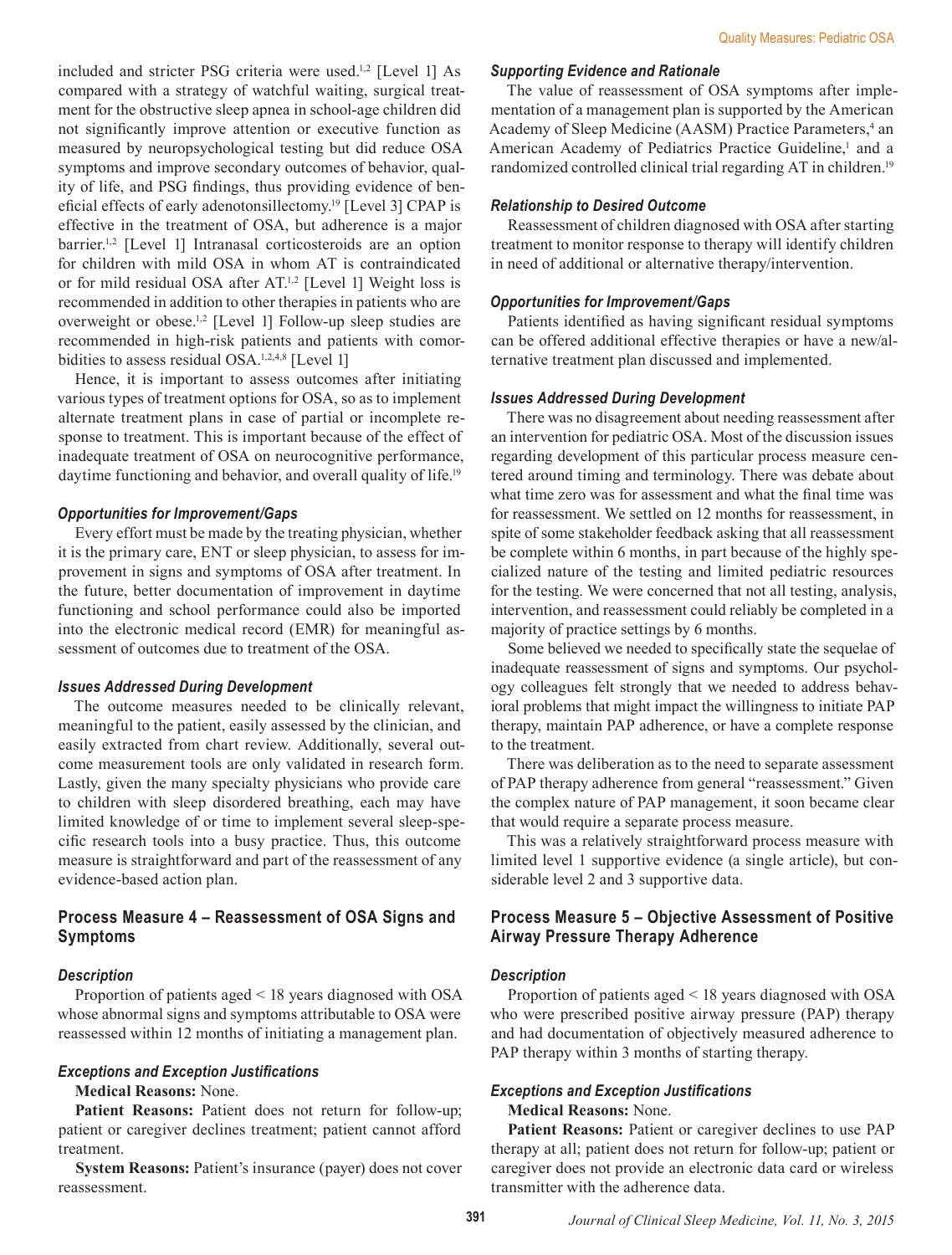**System Reasons:** Patient did not receive equipment as prescribed; objective adherence mechanism is not available; modem or memory device is nonfunctional and cannot transmit adherence data.

PAP usage cannot be objectively assessed if the device does not have recording capability or if its recording system is faulty. Furthermore, usage cannot be assessed if the patient/ caregiver does not implement therapy or return for follow-up.

#### *Supporting Evidence and Rationale*

In adults, this recommendation was based on overwhelming evidence at all levels that patients with OSA overestimate their PAP utilization.<sup>20</sup> [Level 1] There is similar evidence that parents of children also overestimate their PAP utilization.<sup>2</sup> [Level 2, Level 4] Greater usage early in treatment predicts better longer term usage, so intervention with families who are struggling to implement PAP therapy may improve long-term PAP use.<sup>21</sup>

#### *Relationship to Desired Outcome*

Neurobehavioral deficits such as daytime sleepiness, behavioral problems, inattentiveness, and decreased quality of life are common in children with OSA. Children treated with PAP therapy exhibit significant improvements in multiple behavioral domains.<sup>22</sup>

#### *Opportunities for Improvement/Gaps*

If adherence is suboptimal, then the clinician can institute measures to improve adherence (such as behavioral modification or treating side effects of CPAP) and institute alternative treatments if these measures are ineffective.

#### *Issues Addressed During Development*

There was strong agreement within the Workgroup supporting objective documentation of PAP adherence in children using this therapy. In practice, the pediatric clinical population who use PAP therapy for OSA treatment are often children with more severe OSA, comorbidities, and vulnerability to the adverse consequences of untreated OSA.23,24

Typical documentation should include the average number of hours used per night that the PAP device is used (all nights and/or nights used), the percentage of nights per month that the device is used, and the percentage of nights used for at least 4 hours per night. [Level 4] At this time, there are no universally agreed upon measures to determine a threshold for optimum use of PAP therapy in children.

In terms of the frequency at which adherence should be documented, the Workgroup selected 3 months after starting therapy at a minimum [Level 4]. Ideally, adherence should be reassessed at each encounter with the managing physician. Especially in children, the effect of growth on PAP needs has not been established. Reassessment of need for CPAP and the ideal pressure prescription may be needed every one to two years. Future data about the role of auto-titrating PAP devices in management of OSA in children may change those empiric recommendations.

## **IMPLEMENTATION STRATEGIES**

These measures were developed taking into account the various types of providers who may be evaluating, treating,

and following pediatric patients with OSA. These providers may include primary care physicians (pediatricians and family medicine physicians), surgeons (primarily otolarynologists), sleep medicine physicians (who may or may not have had formal training in pediatrics), and other providers within these fields including nurse practitioners and physician assistants. The measures were written with the intent that any of these providers will be able to provide acceptable documentation of their assessments, treatments or follow-up evaluations within the context of their individual practices. The measures were left intentionally broad to allow flexibility within the individual practices.

Given the broad spectrum of providers that may care for children with OSA, and the recognition that there may be limited pediatric-specific training, these measures are designed to help the provider implement a basic level of care required for diagnosing and managing pediatric OSA. One of the biggest challenges in diagnosing pediatric OSA is the recognition that it is not just dependent on an apnea-hypopnea index, but rather integration of the constellation of symptoms, physical findings, and descriptive nature of sleep (including positional preferences, airway protective maneuvers, and paradoxical breathing). Other challenges include the technical considerations in performing polysomnography on children with intolerance of monitoring. Also, there are differences in scoring rules over the course of childhood. Currently, there is a lack of consensus about utilizing the pediatric versus adult criterion in the adolescent population (ages 13 to 18 years).<sup>25</sup> It is recognized that using the 4% hypopnea rule results in fewer adolescents meeting the criteria for OSA than the 3% rule.<sup>26</sup>

Practitioners will want to remain current with regard to the diagnostic criteria for pediatric OSA, as cited in the most recent International Classification of Sleep Disorders (ICSD) manual.<sup>27</sup> Likewise, it will be necessary to remain updated on pediatric polysomnography scoring as provided by the most recent AASM Manual for the Scoring of Sleep and Associated Events.

## **FUTURE DIRECTIONS**

Ideally, an electronic medical record ensuring truly meaningful use will have built in prompts/reminders or "smart phrases" initiated by diagnosis codes to help guide providers who do not deal with particular diagnoses regularly on how to proceed and to make sure those who do are properly documenting their evidence-based intervention's success or failure. Development of these measures are a primitive, but important first step on that journey.

This manuscript, along with relevant clinical practice guidelines, should be used to assist physicians involved in the care of children with OSA in improved assessment, treatment, and follow-up, as well as inform them which relevant clinical information should be documented for future revision and improvement of outcome measures.

## **REFERENCES**

*Journal of Clinical Sleep Medicine, Vol. 11, No. 3, 2015* **392**

<sup>1.</sup> Marcus CL, Brooks LJ, Draper KA, et al. Diagnosis and management of childhood obstructive sleep apnea syndrome. Pediatrics 2012;130:576–84.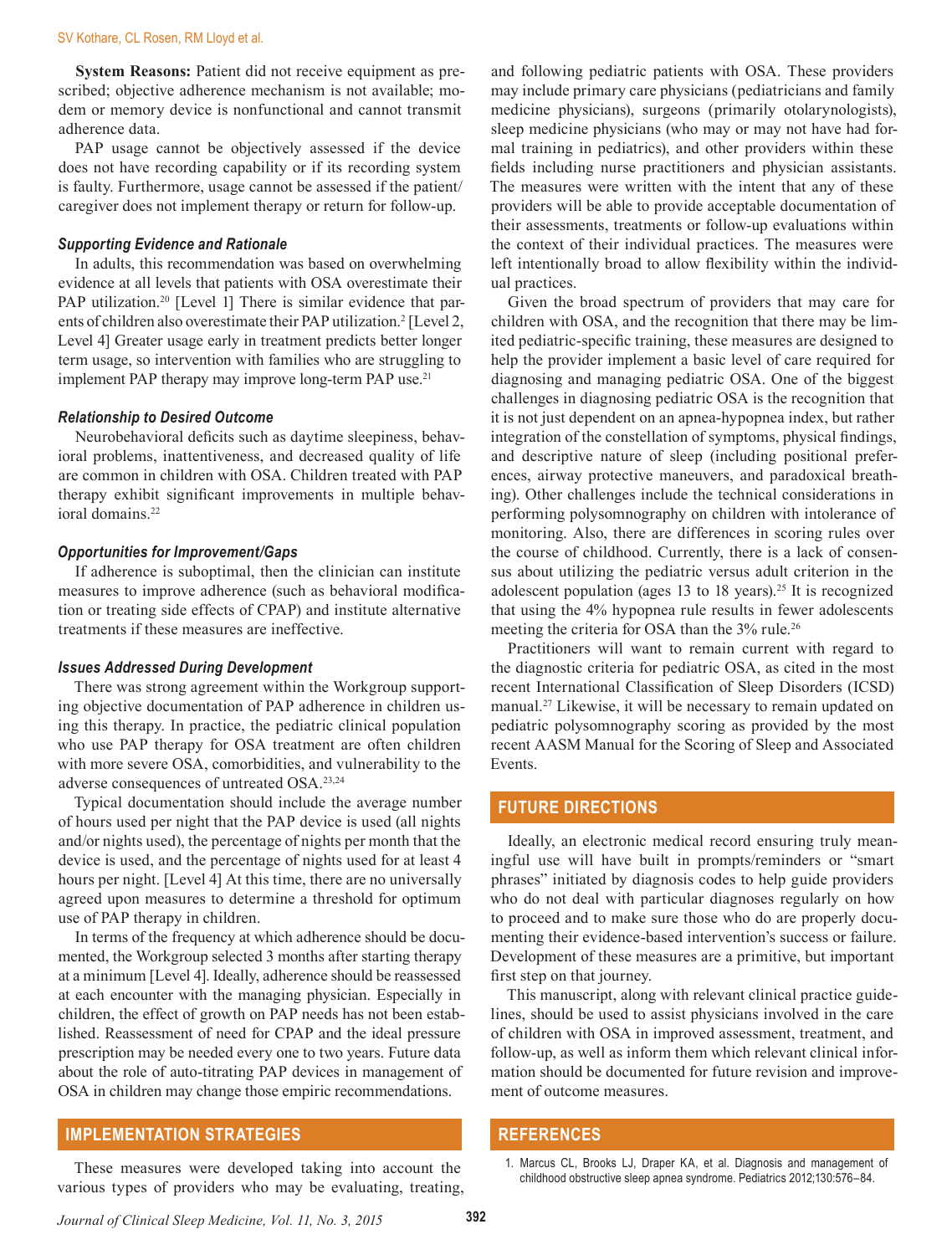- 2. Marcus CL, Brooks LJ, Draper KA, et al. Diagnosis and management of childhood obstructive sleep apnea syndrome. Pediatrics 2012;130:e714–55.
- 3. Morgenthaler TI, Aronsky AJ, Carden KA, Chervin RD, Thomas SM, Watson NW. Measurement of quality to improve care in sleep medicine. J Clin Sleep Med 2015;11:279–91.
- 4. Aurora RN, Zak RS, Karippot A, et al. Practice parameters for the respiratory indications for polysomnography in children. Sleep 2011;34:379–88.
- 5. Baugh RF, Archer SM, Mitchell RB, et al. Clinical practice guideline: tonsillectomy in children. Otolaryngol Head Neck Surg 2011;144(1 Suppl):S1–30.
- 6. Mitchell RB, Pereira KD, Friedman NR. Sleep-disordered breathing in children: survey of current practice. Laryngoscope 2006;116:956–8.
- 7. Roland PS, Rosenfeld RM, Brooks LJ, et al. Clinical practice guideline: polysomnography for sleep-disordered breathing prior to tonsillectomy in children. Otolaryngol Head Neck Surg 2011;145(1 Suppl):S1–15.
- 8. Wise MS, Nichols CD, Grigg-Damberger MM, et al. Executive summary of respiratory indications for polysomnography in children: an evidence-based review. Sleep 2011;34:389–98AW.
- 9. Wise MS, Nichols CD, Grigg-Damberger MM, et al. Respiratory indications for polysomnography in children: an evidence-based review. Sleep 2011;34:389– 398AR.
- 10. ChildStats.gov Forum on Child and Family Statistics [19 September 2014]; Available from: www.childstats.gov.
- 11. Erichsen D, Godoy C, Granse F, Axelsson J, Rubin D, Gozal D. Screening for sleep disorders in pediatric primary care: are we there yet? Clin Pediatr (Phila) 2012;51:1125–9.
- 12. Beebe DW, Rausch J, Byars KC, Lanphear B, Yolton K. Persistent snoring in preschool children: predictors and behavioral and developmental correlates. Pediatrics 2012;130:382–9.
- 13. Bonuck K, Freeman K, Chervin RD, Xu L. Sleep-disordered breathing in a population-based cohort: behavioral outcomes at 4 and 7 years. Pediatrics 2012;129:e857–65.
- 14. Meltzer LJ, Johnson C, Crosette J, Ramos M, Mindell JA. Prevalence of diagnosed sleep disorders in pediatric primary care practices. Pediatrics 2010;125:e1410–8.
- 15. Bull MJ, Committee on Genetics. Health supervision for children with Down syndrome. Pediatrics 2011;128:393–406.
- 16. Krebs NF, Himes JH, Jacobson D, Nicklas TA, Guilday P, Styne D. Assessment of child and adolescent overweight and obesity. Pediatrics 2007;120 Suppl 4:S193–228.
- 17. McCandless SE, Committee on Genetics. Clinical report-health supervision for children with Prader-Willi syndrome. Pediatrics 2011;127:195–204.
- 18. Trotter TL, Hall JG, American Academy of Pediatrics Committee on Genetics. Health supervision for children with achondroplasia. Pediatrics 2005;116:771– 83.
- 19. Marcus CL, Moore RH, Rosen CL, et al. A randomized trial of adenotonsillectomy for childhood sleep apnea. N Engl J Med 2013;368:2366–76.
- 20. Kushida CA, Littner MR, Hirshkowitz M, et al. Practice parameters for the use of continuous and bilevel positive airway pressure devices to treat adult patients with sleep-related breathing disorders. Sleep 2006;29:375–80.
- 21. Nixon GM, Mihai R, Verginis N, Davey MJ. Patterns of continuous positive airway pressure adherence during the first 3 months of treatment in children. J Pediatr 2011;159:802–7.
- 22. Marcus CL, Radcliffe J, Konstantinopoulou S, et al. Effects of positive airway pressure therapy on neurobehavioral outcomes in children with obstructive sleep apnea. Am J Respir Crit Care Med 2012;185:998–1003.
- 23. DiFeo N, Meltzer LJ, Beck SE, et al. Predictors of positive airway pressure therapy adherence in children: a prospective study. J Clin Sleep Med 2012;8:279–86.
- 24. Prashad PS, Marcus CL, Maggs J, et al. Investigating reasons for CPAP adherence in adolescents: a qualitative approach. J Clin Sleep Med 2013;9:1303–13.
- 25. Accardo JA, Shults J, Leonard MB, Traylor J, Marcus CL. Differences in overnight polysomnography scores using the adult and pediatric criteria for respiratory events in adolescents. Sleep 2010;33:1333–9.
- 26. Berry RB, Gamaldo CE, Harding SM, Lloyd RM, Marcus CL,Vaughn BV; for the American Academy of Sleep Medicine. The AASM manual for the scoring of sleep and associated events: rules, terminology and technical specifications, version 2.1. Darien, IL: American Academy of Sleep Medicine, 2014.
- 27. American Academy of Sleep Medicine. International classification of sleep disorders. 3rd ed. Darien, IL: American Academy of Sleep Medicine, 2014.

## **ACKNOWLEDGMENTS**

The American Academy of Sleep Medicine would like to thank the following parties for their review of these measures, and for providing feedback and suggestions to improve the relevancy and utility of these measures in their field of practice: Ron Mitchell, MD; Bonnie Norris, RN; Ruth Boland, RN; Richard Bogan, MD; Madhu Kaloji, MD; American Academy of Otolaryngology-Head and Neck Surgery (AAO-HNS); American Sleep Apnea Association (ASAA). The AASM did not seek or receive endorsement of these measures from any of the reviewers who provided feedback. The authors carefully considered all feedback provided, and implemented as many suggestions as were feasible in the refining of these measures. We would also like to thank Carolyn Winter-Rosenberg, AASM Director of Coding and Compliance, for constructing the technical specifications associated with these quality measures.

## **SUBMISSION & CORRESPONDENCE INFORMATION**

**Submitted for publication January, 2015 Submitted in final revised form January, 2015 Accepted for publication January, 2015**

Address correspondence to: Sanjeev Kothare, MD, Associate Professor of Neurology, Director of the Pediatric Sleep Program at NYUMC, 223 East 34th Street, New York, NY 10016; Tel: (646) 558-0806; Fax: (646) 385-7164; Email: sanjeevkothare@hotmail.com

## **DISCLOSURE STATEMENT**

This was not an industry supported study. Dr. Rosen has received research support from Jazz Pharmaceuticals, and has consulted for Jazz Pharmaceuticals, Advance-Medical, and Natus Medical. Dr. Thomas is an employee of the American Academy of Sleep Medicine. Dr. Carden has received royalties from UpToDate and is a current member of the American Academy of Sleep Medicine Board of Directors. The other authors have indicated no financial conflicts of interest.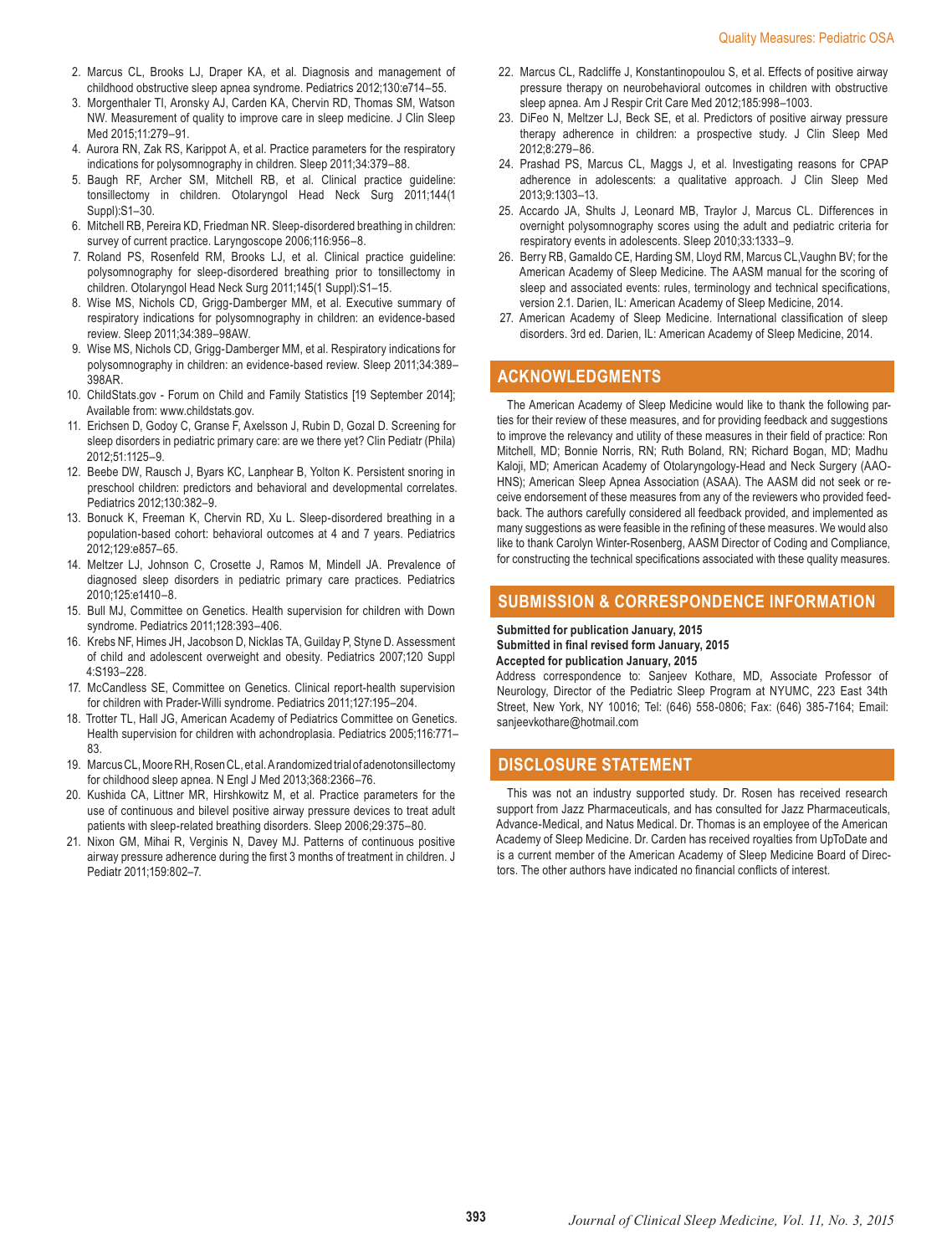## **APPENDIX**

The following are the technical specifications for the pediatric OSA quality measures, which can be used to calculate an individual provider's performance in meeting these measures. Tracking and periodically reviewing this performance data will help providers identify opportunities for improvement within their own practices.

*Performance =*  $\frac{\# of patients meeting numerator criteria$ 

(*# of patients meeting denominator criteria − # of patients with valid exclusions*)

## **Outcome Measure #2: Reduce signs or symptoms of OSA**

| <b>Measure Description</b>   |                                                                                                                                                                                                                                                                                                                             |  |  |
|------------------------------|-----------------------------------------------------------------------------------------------------------------------------------------------------------------------------------------------------------------------------------------------------------------------------------------------------------------------------|--|--|
| <b>Description</b>           | Proportion of patients aged < 18 years diagnosed with OSA who showed a reduction in abnormal OSA signs and symptoms<br>within 12 months after initiation of a management plan.                                                                                                                                              |  |  |
|                              | <b>Measure Components</b>                                                                                                                                                                                                                                                                                                   |  |  |
| <b>Denominator Statement</b> | All patients aged < 18 years diagnosed with OSA who initiated a management plan.                                                                                                                                                                                                                                            |  |  |
| <b>Exceptions</b>            | <b>Medical Reasons: None.</b>                                                                                                                                                                                                                                                                                               |  |  |
|                              | Patient Reasons: Patient does not return for follow-up; patient or caregiver declines treatment; patient cannot afford<br>treatment.                                                                                                                                                                                        |  |  |
|                              | System Reasons: Patient's insurance (payer) does not provide coverage.                                                                                                                                                                                                                                                      |  |  |
|                              | Number of patients who have documented improvement in at least one of the abnormal nighttime symptoms or daytime<br>functioning symptoms of OSA within 12 months after initiation of a management plan.                                                                                                                     |  |  |
|                              | Symptoms and Signs of OSA:                                                                                                                                                                                                                                                                                                  |  |  |
| <b>Numerator Statement</b>   | <b>Nighttime symptoms</b><br>• Frequent snoring (≥ 3 nights/week)<br>• Labored breathing during sleep<br>• Gasps/snorting noises/observed episodes of apnea<br>• Sleep enuresis (especially secondary enuresis)<br>• Sleeping in a seated position or with the neck hyperextended<br>• Cyanosis<br>• Headaches on awakening |  |  |
|                              | Daytime functioning<br>• Daytime sleepiness<br>• Symptoms attributable to attention deficit hyperactivity disorder<br>• Learning problems<br>• Behavioral problems                                                                                                                                                          |  |  |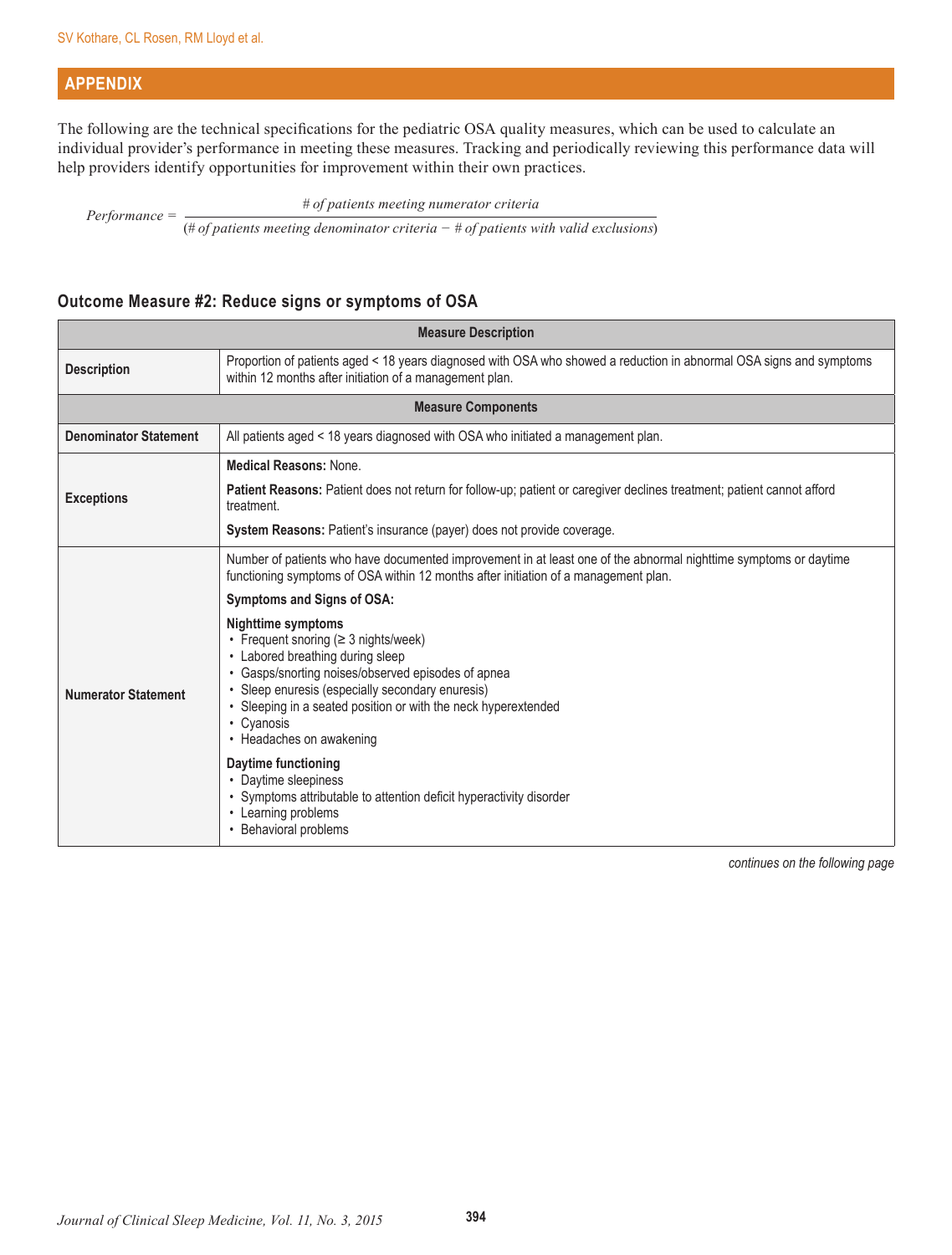## **Outcome Measure #2: Reduce signs or symptoms of OSA** (*continued* )

#### **Technical Specifications: Administrative/Claims Data** Administrative claims data collection requires users to identify the eligible population (denominator) and numerator using codes recorded on claims or billing forms (electronic or paper). Users report a rate based on all patients in a given practice for whom data are available and who meet the eligible population/ denominator criteria. **Denominator (Eligible Population)** Patient is younger than 18 years of age. **Accompanied by** One of the following diagnosis codes indicating obstructive sleep apnea: 327.23 Obstructive sleep apnea (adult) (pediatric) 780.57 Unspecified sleep apnea **Accompanied by** One of the following patient encounter codes: 99201, 99202, 99203, 99204, 99205 (office/other outpatient services – new patient) 99211, 99212, 99213, 99214, 99215 (office/other outpatient services – established patient) 99241, 99242, 99243, 99244, 99245 (consult) **Exceptions At least one of the following is documented in the patient chart:** • Patient does not return for follow-up. • Patient or caregiver declines treatment. • Patient cannot afford treatment or patient's insurance (payer) does not provide coverage. **Numerator Chart review indicates:** • Patient has documented improvement in at least one of the abnormal nighttime symptoms or daytime functioning symptoms of OSA. **Symptoms and Signs of OSA: Nighttime symptoms** • Frequent snoring (≥ 3 nights/week) • Labored breathing during sleep • Gasps/snorting noises/observed episodes of apnea • Sleep enuresis (especially secondary enuresis) • Sleeping in a seated position or with the neck hyperextended • Cyanosis • Headaches on awakening **Daytime functioning** • Daytime sleepiness • Symptoms attributable to attention deficit hyperactivity disorder • Learning problems • Behavioral problems • Follow-up evaluation occurs within 12 months of initiation of a management plan.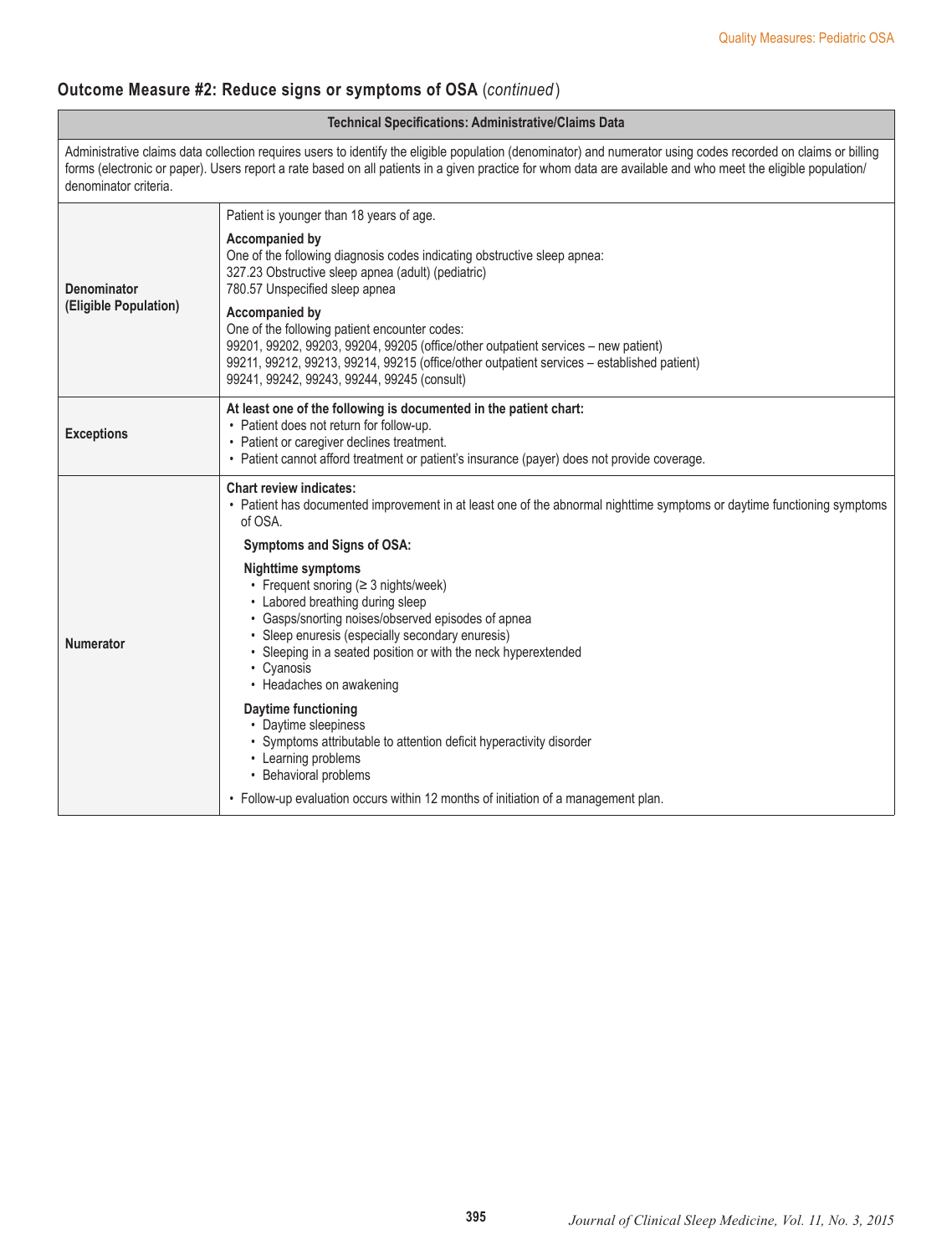## **Process Measure #1: Assessment of OSA symptoms and risk factors**

| <b>Measure Description</b>   |                                                                                                                                                                                                                                                                                                                                                                                                                                                                                                                                                                                                                                                                                                                                                                                                                                                                                                                                                                                                                                                                  |
|------------------------------|------------------------------------------------------------------------------------------------------------------------------------------------------------------------------------------------------------------------------------------------------------------------------------------------------------------------------------------------------------------------------------------------------------------------------------------------------------------------------------------------------------------------------------------------------------------------------------------------------------------------------------------------------------------------------------------------------------------------------------------------------------------------------------------------------------------------------------------------------------------------------------------------------------------------------------------------------------------------------------------------------------------------------------------------------------------|
| <b>Description</b>           | Proportion of patients aged < 18 years with snoring that had documentation of an assessment of at least one obstructive sleep<br>apnea symptom or risk factor.                                                                                                                                                                                                                                                                                                                                                                                                                                                                                                                                                                                                                                                                                                                                                                                                                                                                                                   |
|                              | <b>Measure Components</b>                                                                                                                                                                                                                                                                                                                                                                                                                                                                                                                                                                                                                                                                                                                                                                                                                                                                                                                                                                                                                                        |
| <b>Denominator Statement</b> | All patients aged < 18 years with snoring.                                                                                                                                                                                                                                                                                                                                                                                                                                                                                                                                                                                                                                                                                                                                                                                                                                                                                                                                                                                                                       |
| <b>Exceptions</b>            | None.                                                                                                                                                                                                                                                                                                                                                                                                                                                                                                                                                                                                                                                                                                                                                                                                                                                                                                                                                                                                                                                            |
|                              | Number of patients who had documentation of an assessment of at least one obstructive sleep apnea risk factor or a sign or<br>symptom from the patient's history or physical examination.<br>Symptoms and Signs of OSA:                                                                                                                                                                                                                                                                                                                                                                                                                                                                                                                                                                                                                                                                                                                                                                                                                                          |
| <b>Numerator Statement</b>   | <b>History</b><br>• Frequent snoring $(≥ 3$ nights/week) – loudness and frequency should be documented<br>• Labored breathing during sleep<br>• Gasps/snorting noises/observed episodes of apnea<br>• Sleep enuresis (especially secondary enuresis; Enuresis after at least 6 months of continence.)<br>• Sleeping in a seated position or with the neck hyperextended<br>• Cyanosis<br>• Headaches on awakening<br>• Daytime sleepiness<br>• Attention deficit hyperactivity disorder<br>• Learning problems<br><b>Physical examination</b><br>• Underweight or overweight<br>• Tonsillar hypertrophy<br>• Adenoidal facies<br>· Micrognathia/retrognathia<br>• High-arched palate<br>• Failure to thrive<br>• Hypertension<br><b>Risk Factors</b><br>• Adenotonsillar hypertrophy<br>• Obesity<br>• Failure to thrive<br>• Craniofacial anomalies<br>• Neuromuscular disorders<br>• Mucopolysaccharidoses<br>• Orthodontic problems<br>• Genetic syndromes<br>• History of prematurity<br>• Family history of OSA<br>· Sickle cell disease<br>• Cor pulmonale |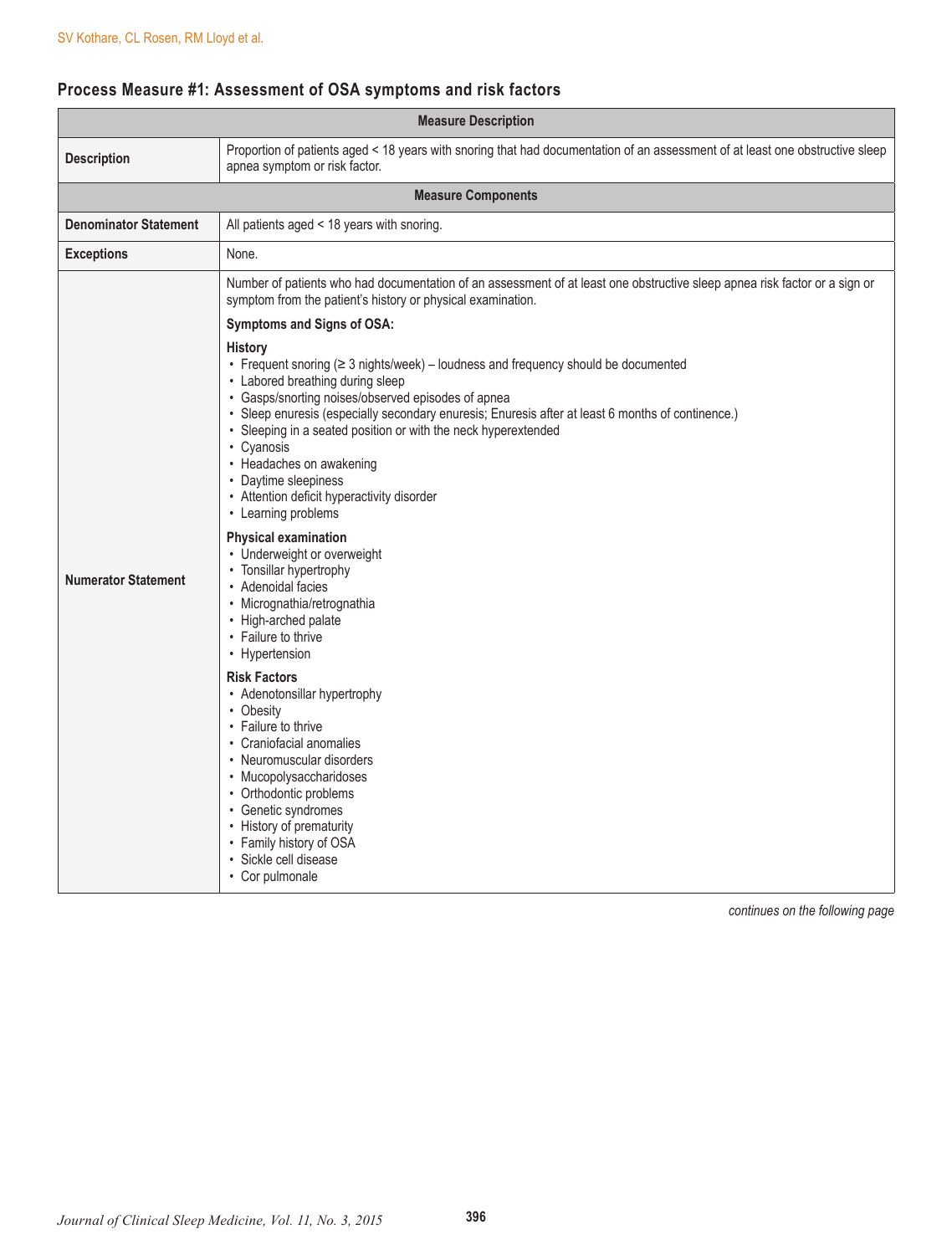## **Process Measure #1: Assessment of OSA symptoms and risk factors** (*continued* )

| <b>Technical Specifications: Administrative/Claims Data</b>                                                                                                                                                                                                                                                                                             |                                                                                                                                                                                                                                                                                                                                                                                                                                                                                                                                                                                                                                                                                                                                                                                                                                                                                                                                                            |
|---------------------------------------------------------------------------------------------------------------------------------------------------------------------------------------------------------------------------------------------------------------------------------------------------------------------------------------------------------|------------------------------------------------------------------------------------------------------------------------------------------------------------------------------------------------------------------------------------------------------------------------------------------------------------------------------------------------------------------------------------------------------------------------------------------------------------------------------------------------------------------------------------------------------------------------------------------------------------------------------------------------------------------------------------------------------------------------------------------------------------------------------------------------------------------------------------------------------------------------------------------------------------------------------------------------------------|
| Administrative claims data collection requires users to identify the eligible population (denominator) and numerator using codes recorded on claims or billing<br>forms (electronic or paper). Users report a rate based on all patients in a given practice for whom data are available and who meet the eligible population/<br>denominator criteria. |                                                                                                                                                                                                                                                                                                                                                                                                                                                                                                                                                                                                                                                                                                                                                                                                                                                                                                                                                            |
|                                                                                                                                                                                                                                                                                                                                                         | Patient is younger than 18 years of age.                                                                                                                                                                                                                                                                                                                                                                                                                                                                                                                                                                                                                                                                                                                                                                                                                                                                                                                   |
| <b>Denominator</b><br>(Eligible Population)                                                                                                                                                                                                                                                                                                             | <b>Accompanied by</b><br>Documentation that patient snores or has noisy breathing (self-reported or caregiver reported).<br><b>OR</b>                                                                                                                                                                                                                                                                                                                                                                                                                                                                                                                                                                                                                                                                                                                                                                                                                      |
|                                                                                                                                                                                                                                                                                                                                                         | One of the following diagnosis codes:<br>780.57 Unspecified sleep apnea<br>786.09 Other respiratory abnormalities (e.g. snoring, labored breathing)                                                                                                                                                                                                                                                                                                                                                                                                                                                                                                                                                                                                                                                                                                                                                                                                        |
|                                                                                                                                                                                                                                                                                                                                                         | Accompanied by<br>One of the following patient encounter codes:<br>99201, 99202, 99203, 99204, 99205 (office/other outpatient services - new patient)<br>99211, 99212, 99213, 99214, 99215 (office/other outpatient services - established patient)<br>99241, 99242, 99243, 99244, 99245 (consult)                                                                                                                                                                                                                                                                                                                                                                                                                                                                                                                                                                                                                                                         |
| <b>Exceptions</b>                                                                                                                                                                                                                                                                                                                                       | None                                                                                                                                                                                                                                                                                                                                                                                                                                                                                                                                                                                                                                                                                                                                                                                                                                                                                                                                                       |
| <b>Numerator</b>                                                                                                                                                                                                                                                                                                                                        | <b>Chart review indicates:</b><br>• Patient is assessed (history, physical exam, risk factors) for obstructive sleep apnea and has at least one obstructive sleep<br>apnea risk factor or a sign or symptom from the patient's history or physical examination documented.<br>History:<br>• Frequent snoring (≥ 3 nights/week)<br>• Labored breathing during sleep<br>• Gasps/snorting noises/observed episodes of apnea<br>• Sleep enuresis (especially secondary enuresis)<br>• Sleeping in a seated position or with the neck hyperextended<br>• Cyanosis<br>• Headaches on awakening<br>• Daytime sleepiness<br>• Attention deficit hyperactivity disorder<br>• Learning problems<br><b>Physical Examination:</b><br>• Underweight or overweight<br>• Tonsillar hypertrophy<br>• Adenoidal facies<br>· Micrognathia/retrognathia<br>• High-arched palate<br>• Failure to thrive<br>• Hypertension<br>• Enuresis after at least 6 months of continence. |
|                                                                                                                                                                                                                                                                                                                                                         | <b>Risk Factors:</b><br>• Adenotonsillar hypertrophy<br>• Obesity<br>• Failure to thrive<br>• Craniofacial anomalies<br>• Neuromuscular disorders<br>• Mucopolysaccharidoses<br>• Orthodontic problems<br>• Genetic syndromes<br>• History of prematurity<br>• Family history of OSA<br>• Sickle cell disease<br>• Cor pulmonale                                                                                                                                                                                                                                                                                                                                                                                                                                                                                                                                                                                                                           |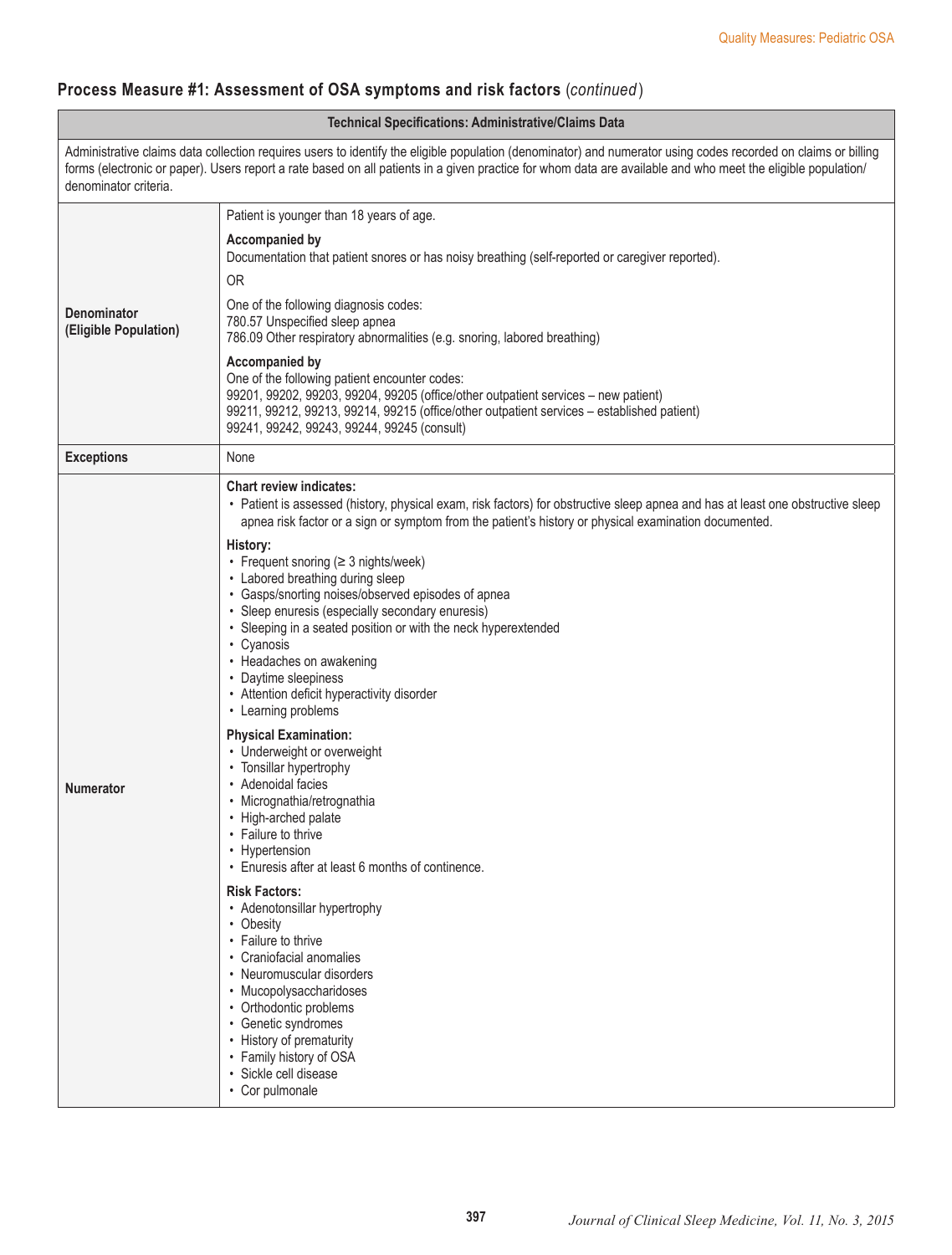# **Process Measure #2: Initiation of an evidence-based action plan**

| <b>Measure Description</b>   |                                                                                                                                                                                                                                                                                                                                                                                                                                           |
|------------------------------|-------------------------------------------------------------------------------------------------------------------------------------------------------------------------------------------------------------------------------------------------------------------------------------------------------------------------------------------------------------------------------------------------------------------------------------------|
| <b>Description</b>           | Proportion of patients aged < 18 years with signs and symptoms of OSA who are offered watchful waiting/medical<br>management, surgical management, referral for PSG testing, or referral to a sleep specialist, otolaryngologist, or other<br>specialist experienced in evaluation and management of sleep disordered breathing in children within 12 months of the visit in<br>which the signs and symptoms of OSA were first discussed. |
| <b>Measure Components</b>    |                                                                                                                                                                                                                                                                                                                                                                                                                                           |
| <b>Denominator Statement</b> | All patients aged < 18 years with signs and symptoms of OSA.                                                                                                                                                                                                                                                                                                                                                                              |
| <b>Exceptions</b>            | Medical Reasons: Patient has complex medical conditions known to be at high risk for OSA (i.e. Down Syndrome, morbid<br>obesity, failure to thrive, sickle cell disease, achondroplasia, Prader-Willi syndrome, craniofacial abnormalities, other genetic<br>syndromes, neuromuscular disorders, sickle cell disease, storage disease, cor pulmonale related to OSA).                                                                     |
|                              | Patient Reasons: Patient or caregiver refuses action.                                                                                                                                                                                                                                                                                                                                                                                     |
|                              | <b>System Reasons: None.</b>                                                                                                                                                                                                                                                                                                                                                                                                              |
| <b>Numerator Statement</b>   | Number of patients who had documentation that they were offered symptom reassessment after watchful waiting, referral for<br>PSG testing, or referral to a sleep specialist, otolaryngologist, or other specialist experienced in evaluation and management<br>of sleep disordered breathing in children within 12 months of the visit in which the signs and symptoms of OSA were first<br>discussed.                                    |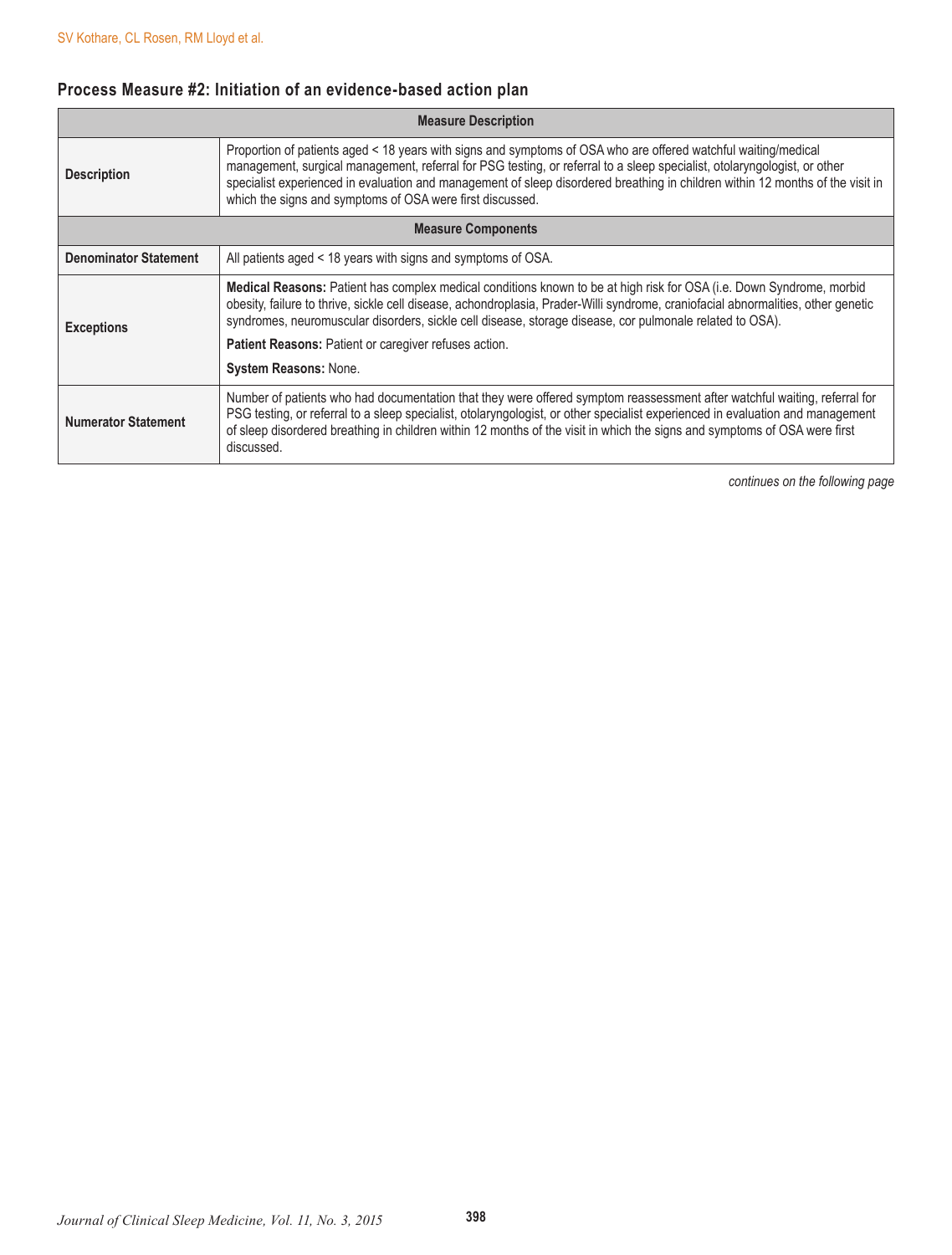## **Process Measure #2: Initiation of an evidence-based action plan** (*continued* )

| <b>Technical Specifications: Administrative/Claims Data</b> |                                                                                                                                                                                                                                                                                                                                                                                                                                                                                                                                                                                                                                                                                                                |
|-------------------------------------------------------------|----------------------------------------------------------------------------------------------------------------------------------------------------------------------------------------------------------------------------------------------------------------------------------------------------------------------------------------------------------------------------------------------------------------------------------------------------------------------------------------------------------------------------------------------------------------------------------------------------------------------------------------------------------------------------------------------------------------|
| denominator criteria.                                       | Administrative claims data collection requires users to identify the eligible population (denominator) and numerator using codes recorded on claims or billing<br>forms (electronic or paper). Users report a rate based on all patients in a given practice for whom data are available and who meet the eligible population/                                                                                                                                                                                                                                                                                                                                                                                 |
|                                                             | Patient is younger than 18 years of age.                                                                                                                                                                                                                                                                                                                                                                                                                                                                                                                                                                                                                                                                       |
| <b>Denominator</b><br>(Eligible Population)                 | <b>Accompanied by</b><br>Documentation that patient has one of the following by either self-report or caregiver report:<br>1. Snoring or noisy breathing or<br>2. Labored, paradoxical, or obstructed breathing during the child's sleep<br>3. Sleepiness, hyperactivity, behavioral problems, or learning problems<br><b>OR</b>                                                                                                                                                                                                                                                                                                                                                                               |
|                                                             | One of the following diagnosis codes indicating OSA signs and symptoms:<br>780.54 Hypersomnia, unspecified<br>780.57 Unspecified sleep apnea<br>786.09 Other respiratory abnormalities (e.g. snoring, labored breathing)                                                                                                                                                                                                                                                                                                                                                                                                                                                                                       |
|                                                             | <b>Accompanied by</b><br>One of the following patient encounter codes:<br>99201, 99202, 99203, 99204, 99205 (office/other outpatient services - new patient)<br>99211, 99212, 99213, 99214, 99215 (office/other outpatient services - established patient)<br>99241, 99242, 99243, 99244, 99245 (consult)                                                                                                                                                                                                                                                                                                                                                                                                      |
| <b>Exceptions</b>                                           | At least one of the following is documented in the patient chart:<br>• Patient or caregiver declines action be taken.<br>• Diagnosis of a complex medical conditions including, but not limited to:<br>• 271.0 Glycogenosis<br>• 272.7 Lipidoses<br>• 277.5 Mucopolysaccharidosis<br>• 278.00 Obesity<br>• 278.01 Morbid obesity<br>• 282.60, 282.61, 282.63, 282.68 Sickle-cell disease (without crisis)<br>• 343.9 Cerebral palsy<br>• 359 Muscular dystrophy<br>• 416.9 Chronic pulmonary heart disease, unspecified<br>• 741 Meningomyelocele<br>• 756 Anomalies of the face and neck<br>• 756.4 Chondrodystrophy<br>• 758.0 Down syndrome<br>· 759.81 Prader-Willi syndrome<br>• 783.41 Failure to thrive |
| Numerator                                                   | <b>Chart review indicates:</b><br>• Patient is offered one of the following interventions:<br>• Polysomnography:<br>95782 Polysomnography < 6 years of age<br>95783 Polysomnography w/PAP < 6 years of age<br>95810 Polysomnography ≥ 6 years of age<br>95811 Polysomnography w/PAP ≥ 6 years of age<br>• Referral to a sleep specialist, otolaryngologist, or other specialist experienced in evaluation and management of sleep<br>disordered breathing in children.<br>• Watchful waiting/medical management or surgical management.<br>• One of the above interventions was offered within 12 months of the visit in which the symptoms of OSA were first<br>discussed.                                    |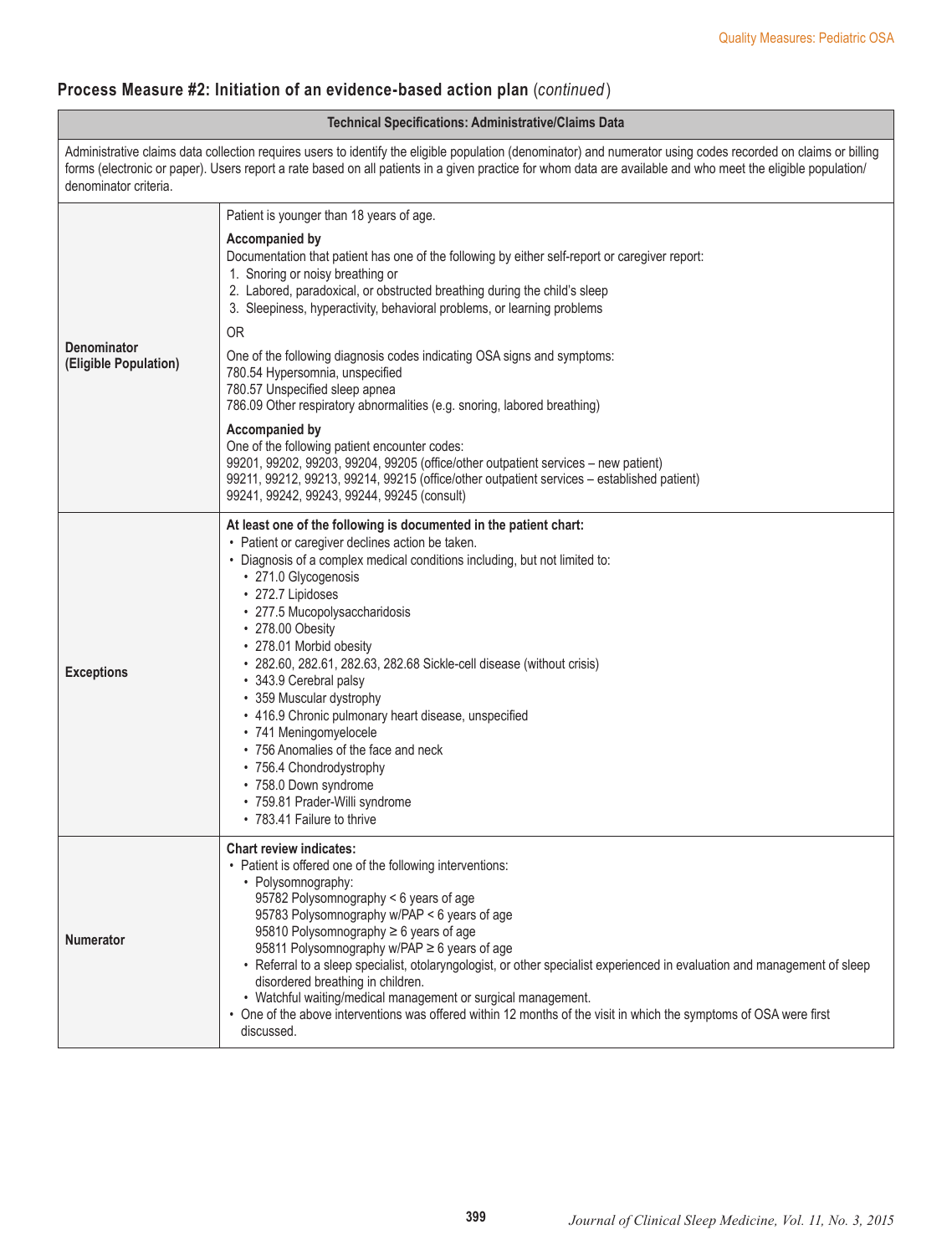## **Process Measure #3: Objective assessment of OSA signs and symptoms in children with complex medical conditions**

| <b>Measure Description</b>   |                                                                                                                                                                                                                                                                                                                                                                                                                   |  |
|------------------------------|-------------------------------------------------------------------------------------------------------------------------------------------------------------------------------------------------------------------------------------------------------------------------------------------------------------------------------------------------------------------------------------------------------------------|--|
| <b>Description</b>           | Proportion of patients aged < 18 years with complex medical conditions known to be at high risk for OSA and with signs and<br>symptoms of OSA who underwent a PSG or were referred to a sleep specialist, otolaryngologist, or other specialist experi-<br>enced in evaluation and management of OSA in children.                                                                                                 |  |
| <b>Measure Components</b>    |                                                                                                                                                                                                                                                                                                                                                                                                                   |  |
| <b>Denominator Statement</b> | All patients aged < 18 years with complex medical conditions known to be at high risk for OSA (i.e. Down Syndrome, morbid<br>obesity, failure to thrive, sickle cell disease, achondroplasia, Prader-Willi syndrome, craniofacial abnormalities, other genetic<br>syndromes, neuromuscular disorders, sickle cell disease, storage diseases, cor pulmonale related to OSA) and with signs and<br>symptoms of OSA. |  |
| <b>Exceptions</b>            | Medical Reasons: Patients with unstable medical conditions (acute respiratory failure, decompensated heart failure, intrac-<br>table epilepsy); patients with allergy to sensors.                                                                                                                                                                                                                                 |  |
|                              | Patient Reasons: Patient cannot tolerate testing (testing is terminated), patient or caregiver declines reassessment or prefers<br>watchful waiting.                                                                                                                                                                                                                                                              |  |
|                              | System Reasons: Patient's insurance (payer) does not provide coverage.                                                                                                                                                                                                                                                                                                                                            |  |
| <b>Numerator Statement</b>   | Number of patients who were ordered an objective assessment of their signs and symptoms of OSA, which could include<br>either a:<br>PSG ordered directly or by specialty physician (sleep, ENT, other)<br>1)<br>Referral to a sleep medicine, otolaryngologist, or other specialist experienced in evaluation and management of OSA in<br>2)<br>children for objective assessment                                 |  |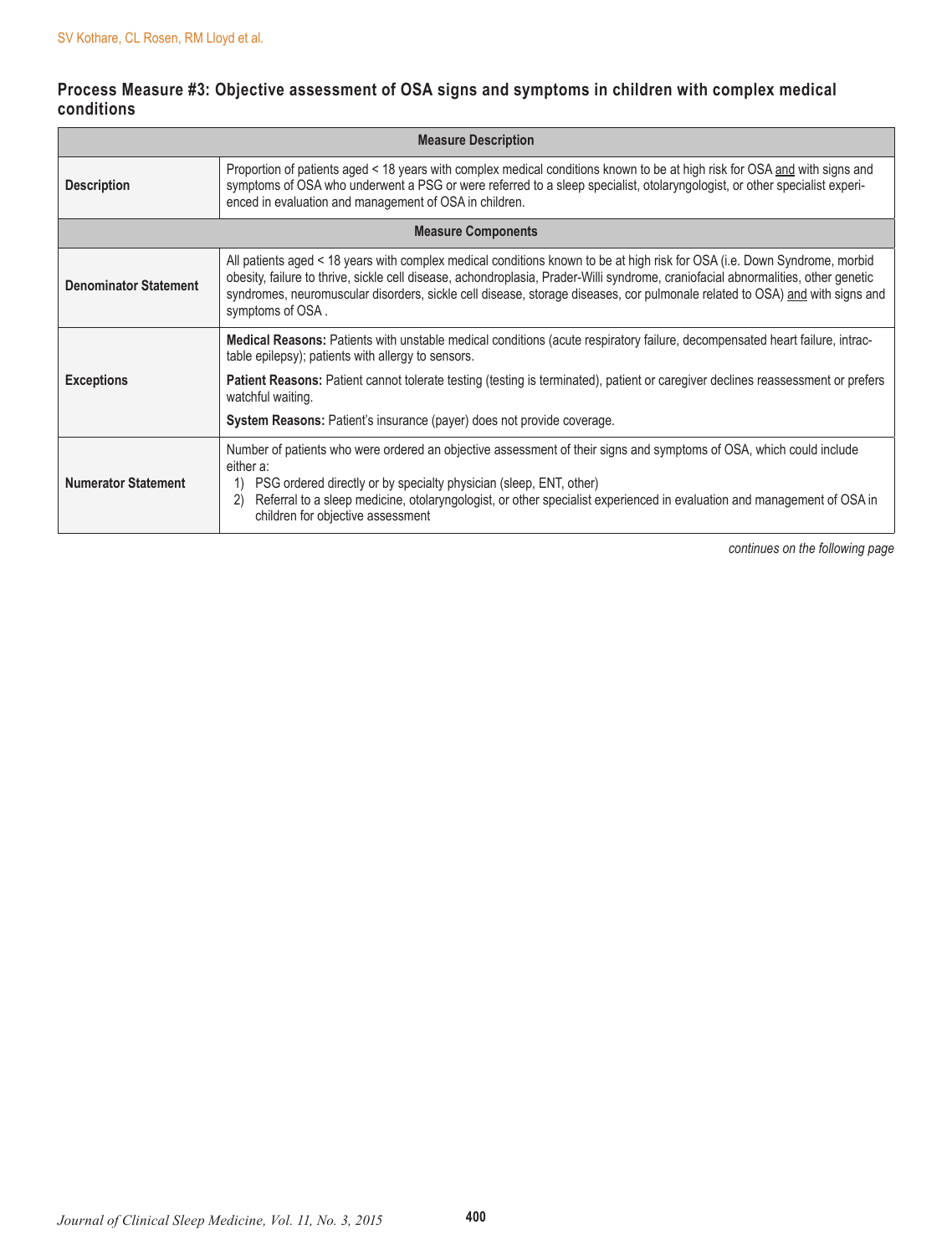## **Process Measure #3: Objective assessment of OSA signs and symptoms in children with complex medical conditions** (*continued* )

 $\Box$ 

| <b>Technical Specifications: Administrative/Claims Data</b>                                                                                                                                                                                                                                                                                             |                                                                                                                                                                                                                                                                                                                                                                                                                                                                                                                                                                                                                                                                                                                                                                                                                                                                                                                                                                                                                                                                                                                                                                                                                                                                                                                                                                                                                                                                                    |
|---------------------------------------------------------------------------------------------------------------------------------------------------------------------------------------------------------------------------------------------------------------------------------------------------------------------------------------------------------|------------------------------------------------------------------------------------------------------------------------------------------------------------------------------------------------------------------------------------------------------------------------------------------------------------------------------------------------------------------------------------------------------------------------------------------------------------------------------------------------------------------------------------------------------------------------------------------------------------------------------------------------------------------------------------------------------------------------------------------------------------------------------------------------------------------------------------------------------------------------------------------------------------------------------------------------------------------------------------------------------------------------------------------------------------------------------------------------------------------------------------------------------------------------------------------------------------------------------------------------------------------------------------------------------------------------------------------------------------------------------------------------------------------------------------------------------------------------------------|
| Administrative claims data collection requires users to identify the eligible population (denominator) and numerator using codes recorded on claims or billing<br>forms (electronic or paper). Users report a rate based on all patients in a given practice for whom data are available and who meet the eligible population/<br>denominator criteria. |                                                                                                                                                                                                                                                                                                                                                                                                                                                                                                                                                                                                                                                                                                                                                                                                                                                                                                                                                                                                                                                                                                                                                                                                                                                                                                                                                                                                                                                                                    |
|                                                                                                                                                                                                                                                                                                                                                         | Patient is younger than 18 years of age.                                                                                                                                                                                                                                                                                                                                                                                                                                                                                                                                                                                                                                                                                                                                                                                                                                                                                                                                                                                                                                                                                                                                                                                                                                                                                                                                                                                                                                           |
| <b>Denominator</b><br>(Eligible Population)                                                                                                                                                                                                                                                                                                             | Accompanied by<br>Documentation that patient has one of the following by either self-report or caregiver report:<br>1. Snoring or noisy breathing or<br>2. Labored, paradoxical, or obstructed breathing during the child's sleep<br>3. Sleepiness, hyperactivity, behavioral problems, or learning problems<br><b>OR</b><br>One of the following diagnosis codes indicating OSA signs and symptoms:<br>780.54 Hypersomnia, unspecified<br>780.57 Unspecified sleep apnea<br>786.09 Other respiratory abnormalities (e.g. snoring, labored breathing)<br><b>Accompanied by</b><br>One of the following patient encounter codes:<br>99201, 99202, 99203, 99204, 99205 (office/other outpatient services - new patient)<br>99211, 99212, 99213, 99214, 99215 (office/other outpatient services - established patient)<br>99241, 99242, 99243, 99244, 99245 (consult)<br><b>Accompanied by</b><br>Diagnosis of a complex medical conditions including, but not limited to:<br>• 271.0 Glycogenosis<br>• 272.7 Lipidoses<br>• 277.5 Mucopolysaccharidosis<br>• 278.00 Obesity<br>• 278.01 Morbid obesity<br>• 282.60, 282.61, 282.63, 282.68 Sickle-cell disease (without crisis)<br>• 343.9 Cerebral palsy<br>• 359 Muscular dystrophy<br>• 416.9 Chronic pulmonary heart disease, unspecified<br>• 741 Meningomyelocele<br>• 756 Anomalies of the face and neck<br>• 756.4 Chondrodystrophy<br>• 758.0 Down syndrome<br>· 759.81 Prader-Willi syndrome<br>• 783.41 Failure to thrive |
| <b>Exceptions</b>                                                                                                                                                                                                                                                                                                                                       | At least one of the following is documented in the patient chart:<br>• Patient has unstable medical condition including:<br>• 428.0 Congestive heart failure<br>• 345 Epilepsy and recurrent seizures (coded with 5 <sup>th</sup> digit of 1 indicating intractable)<br>• 518.81 Acute respiratory failure<br>• Patient has allergy to sensors.<br>• Patient or caregiver declines testing.<br>• Patient or caregiver prefers watchful waiting.<br>• Patient cannot tolerate testing (testing is terminated).<br>• Patient's insurance (payer) does not provide coverage.                                                                                                                                                                                                                                                                                                                                                                                                                                                                                                                                                                                                                                                                                                                                                                                                                                                                                                          |
| <b>Numerator</b>                                                                                                                                                                                                                                                                                                                                        | <b>Chart review indicates:</b><br>• Patient's signs and symptoms of OSA were objectively assessed by either:<br>1) PSG ordered directly or by specialty physician (sleep, ENT, other)<br>• 95782 Polysomnography < 6 years of age<br>• 95783 Polysomnography w/PAP < 6 years of age<br>• 95810 Polysomnography ≥ 6 years of age<br>• 95811 Polysomnography w/PAP ≥ 6 years of age<br>2) Referral to a sleep medicine, otolaryngologist, or other specialist experienced in evaluation and management of OSA in<br>children for objective assessment.                                                                                                                                                                                                                                                                                                                                                                                                                                                                                                                                                                                                                                                                                                                                                                                                                                                                                                                               |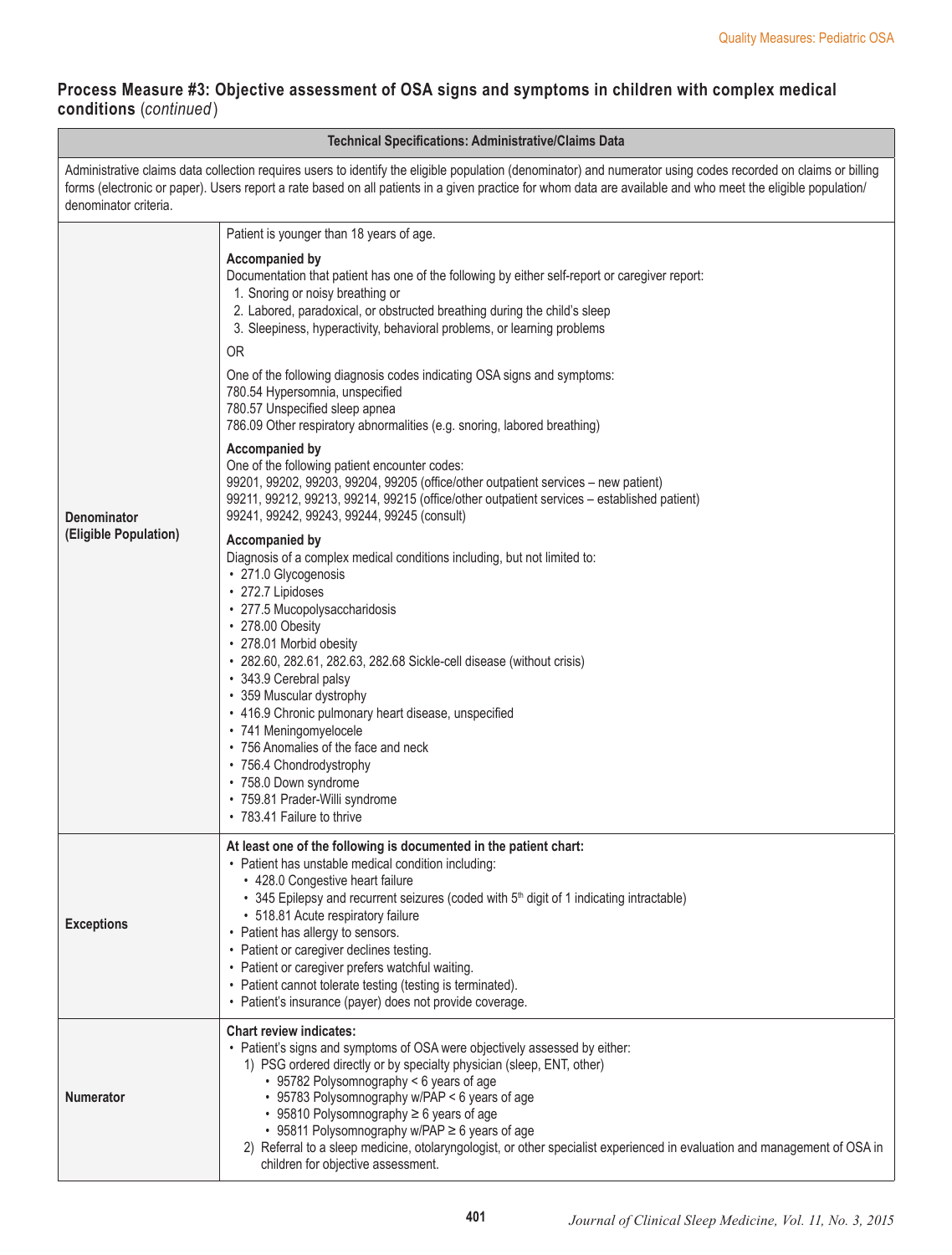# **Process Measure #4: Reassessment of OSA signs and symptoms**

| <b>Measure Description</b>   |                                                                                                                                                                                                                                                                                                                                                                                                                                                                                                                                        |
|------------------------------|----------------------------------------------------------------------------------------------------------------------------------------------------------------------------------------------------------------------------------------------------------------------------------------------------------------------------------------------------------------------------------------------------------------------------------------------------------------------------------------------------------------------------------------|
| <b>Description</b>           | Proportion of patients aged < 18 years diagnosed with OSA whose abnormal signs and symptoms attributable to OSA were<br>reassessed within 12 months of initiating a management plan.                                                                                                                                                                                                                                                                                                                                                   |
|                              | <b>Measure Components</b>                                                                                                                                                                                                                                                                                                                                                                                                                                                                                                              |
| <b>Denominator Statement</b> | All patients aged < 18 years diagnosed with OSA who initiated a management plan.                                                                                                                                                                                                                                                                                                                                                                                                                                                       |
|                              | <b>Medical Reasons: None.</b>                                                                                                                                                                                                                                                                                                                                                                                                                                                                                                          |
| <b>Exceptions</b>            | Patient Reasons: Patient does not return for follow-up; patient or caregiver refuses treatment; patient cannot afford treatment.                                                                                                                                                                                                                                                                                                                                                                                                       |
|                              | System Reasons: Patient's insurance (payer) does not cover reassessment.                                                                                                                                                                                                                                                                                                                                                                                                                                                               |
|                              | Number of patients whose abnormal signs and symptoms attributable to OSA were reassessed at least annually after initiating<br>a management plan.                                                                                                                                                                                                                                                                                                                                                                                      |
|                              | Reassessment could include one or more of the following:<br>• Documentation that the provider asked about the abnormal signs and symptoms attributable to OSA and included notation<br>of stability, improvement, or decline compared to baseline assessment<br>• Documentation of a validated subjective or objective assessment of a particular abnormal sign or symptoms of OSA (e.g.,<br>Epworth Sleepiness Scale or follow-up PSG) and included notation of stability, improvement, or decline compared to<br>baseline assessment |
|                              | <b>Symptoms and Signs of OSA:</b>                                                                                                                                                                                                                                                                                                                                                                                                                                                                                                      |
| <b>Numerator Statement</b>   | <b>Nighttime symptoms</b><br>Frequent snoring $(≥ 3$ nights/week)<br>Labored breathing during sleep<br>Gasps/snorting noises/observed episodes of apnea<br>Sleep enuresis (especially secondary enuresis)<br>Sleeping in a seated position or with the neck hyperextended<br>Cyanosis<br>Headaches on awakening                                                                                                                                                                                                                        |
|                              | Daytime functioning<br>Daytime sleepiness<br>Symptoms attributable to attention deficit hyperactivity disorder<br>Learning problems                                                                                                                                                                                                                                                                                                                                                                                                    |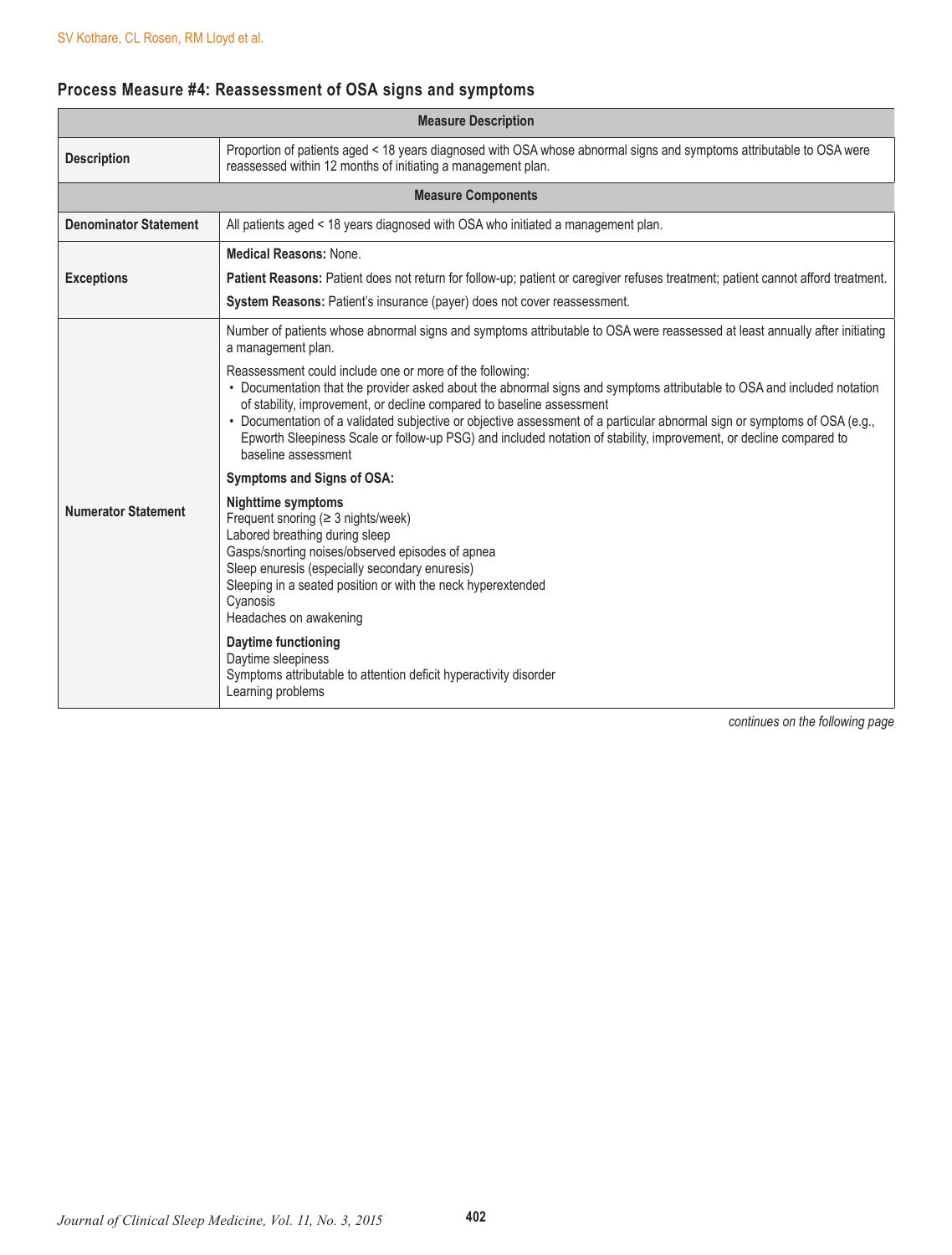## **Process Measure #4: Reassessment of OSA signs and symptoms** (*continued* )

#### **Technical Specifications: Administrative/Claims Data**

Administrative claims data collection requires users to identify the eligible population (denominator) and numerator using codes recorded on claims or billing forms (electronic or paper). Users report a rate based on all patients in a given practice for whom data are available and who meet the eligible population/ denominator criteria.

| <b>Denominator</b><br>(Eligible Population) | Patient is younger than 18 years of age.                                                                                                                                                                                                                                                                                                                                                                                                                                                                                                |
|---------------------------------------------|-----------------------------------------------------------------------------------------------------------------------------------------------------------------------------------------------------------------------------------------------------------------------------------------------------------------------------------------------------------------------------------------------------------------------------------------------------------------------------------------------------------------------------------------|
|                                             | Accompanied by<br>Diagnosis code indicating obstructive sleep apnea:<br>327.23 Obstructive sleep apnea (adult) (pediatric)                                                                                                                                                                                                                                                                                                                                                                                                              |
|                                             | <b>Accompanied by</b><br>One of the following patient encounter codes:<br>99201, 99202, 99203, 99204, 99205 (office/other outpatient services - new patient)<br>99211, 99212, 99213, 99214, 99215 (office/other outpatient services - established patient)<br>99241, 99242, 99243, 99244, 99245 (consult)                                                                                                                                                                                                                               |
|                                             | Accompanied by<br>Documentation that a management plan was initiated.                                                                                                                                                                                                                                                                                                                                                                                                                                                                   |
| <b>Exceptions</b>                           | At least one of the following is documented in the patient chart:<br>• Patient does not return for follow-up visit.<br>• Patient or caregiver refuses treatment.<br>• Patient cannot afford treatment.<br>• Patient's insurance (payer) does not cover reassessment.                                                                                                                                                                                                                                                                    |
| <b>Numerator</b>                            | <b>Chart review indicates:</b><br>• Patient's abnormal signs and symptoms were reassessed.                                                                                                                                                                                                                                                                                                                                                                                                                                              |
|                                             | Reassessment could include one or more of the following:<br>• Documentation that the provider asked about the abnormal signs and symptoms attributable to OSA and included nota-<br>tion of stability, improvement, or decline compared to baseline assessment<br>• Documentation of a validated subjective or objective assessment of a particular abnormal sign or symptoms of OSA<br>(e.g. Epworth Sleepiness Scale or follow-up PSG) and included notation of stability, improvement, or decline compared<br>to baseline assessment |
|                                             | • Reassessment of abnormal signs and symptoms occurs at least annually after initiating the management plan.                                                                                                                                                                                                                                                                                                                                                                                                                            |